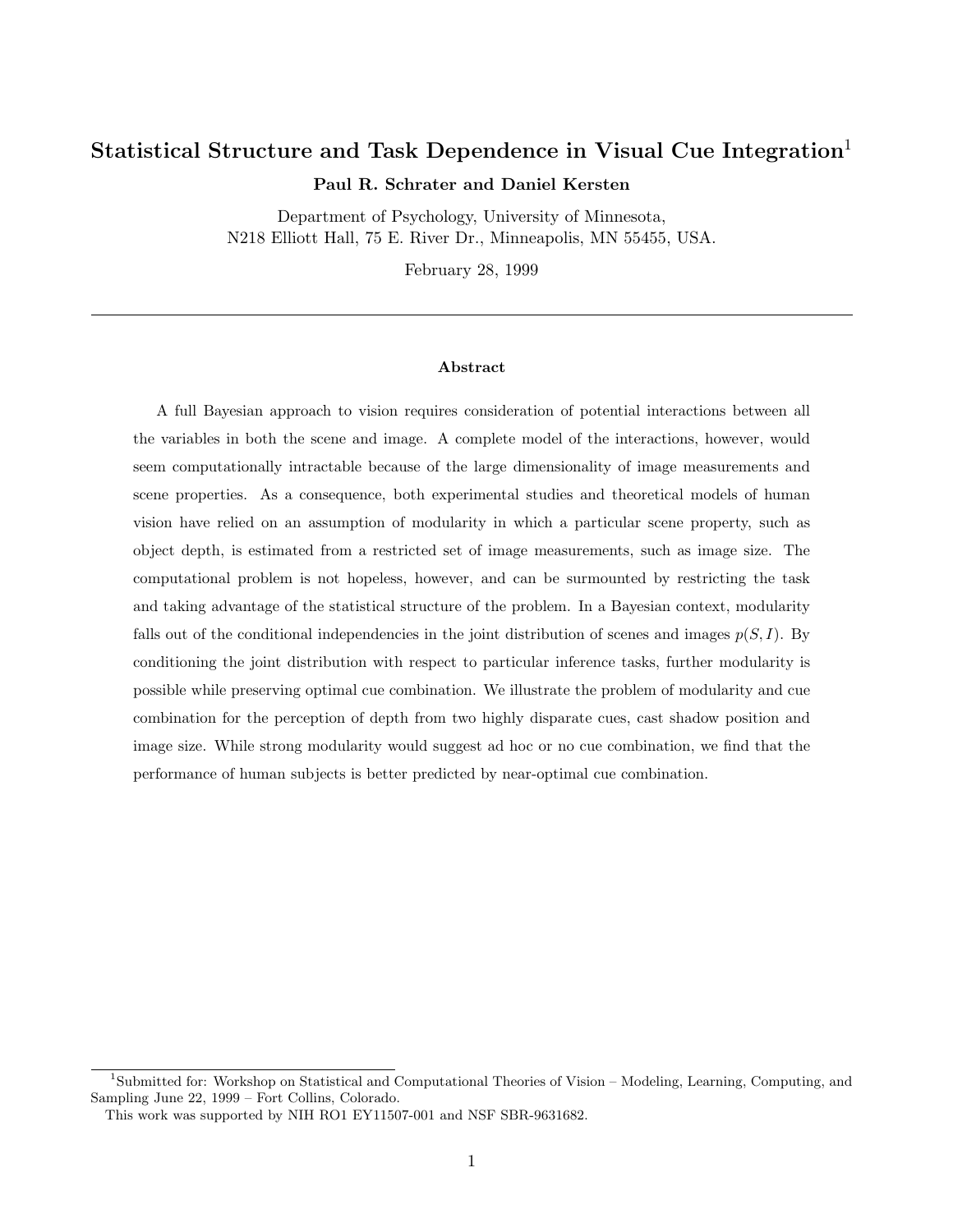## **Statistical Structure and Task Dependence in Visual Cue Integration.**

#### **Abstract**

A full Bayesian approach to vision requires consideration of potential interactions between all the variables in both the scene and image. A complete model of the interactions, however, would seem computationally intractable because of the large dimensionality of image measurements and scene properties. As a consequence, both experimental studies and theoretical models of human vision have relied on an assumption of modularity in which a particular scene property, such as object depth, is estimated from a restricted set of image measurements, such as image size. The computational problem is not hopeless, however, and can be surmounted by restricting the task and taking advantage of the statistical structure of the problem. In a Bayesian context, modularity falls out of the conditional independencies in the joint distribution of scenes and images  $p(S, I)$ . By conditioning the joint distribution with respect to particular inference tasks, further modularity is possible while preserving optimal cue combination. We illustrate the problem of modularity and cue combination for the perception of depth from two highly disparate cues, cast shadow position and image size. While strong modularity would suggest ad hoc or no cue combination, we find that the performance of human subjects is better predicted by near-optimal cue combination.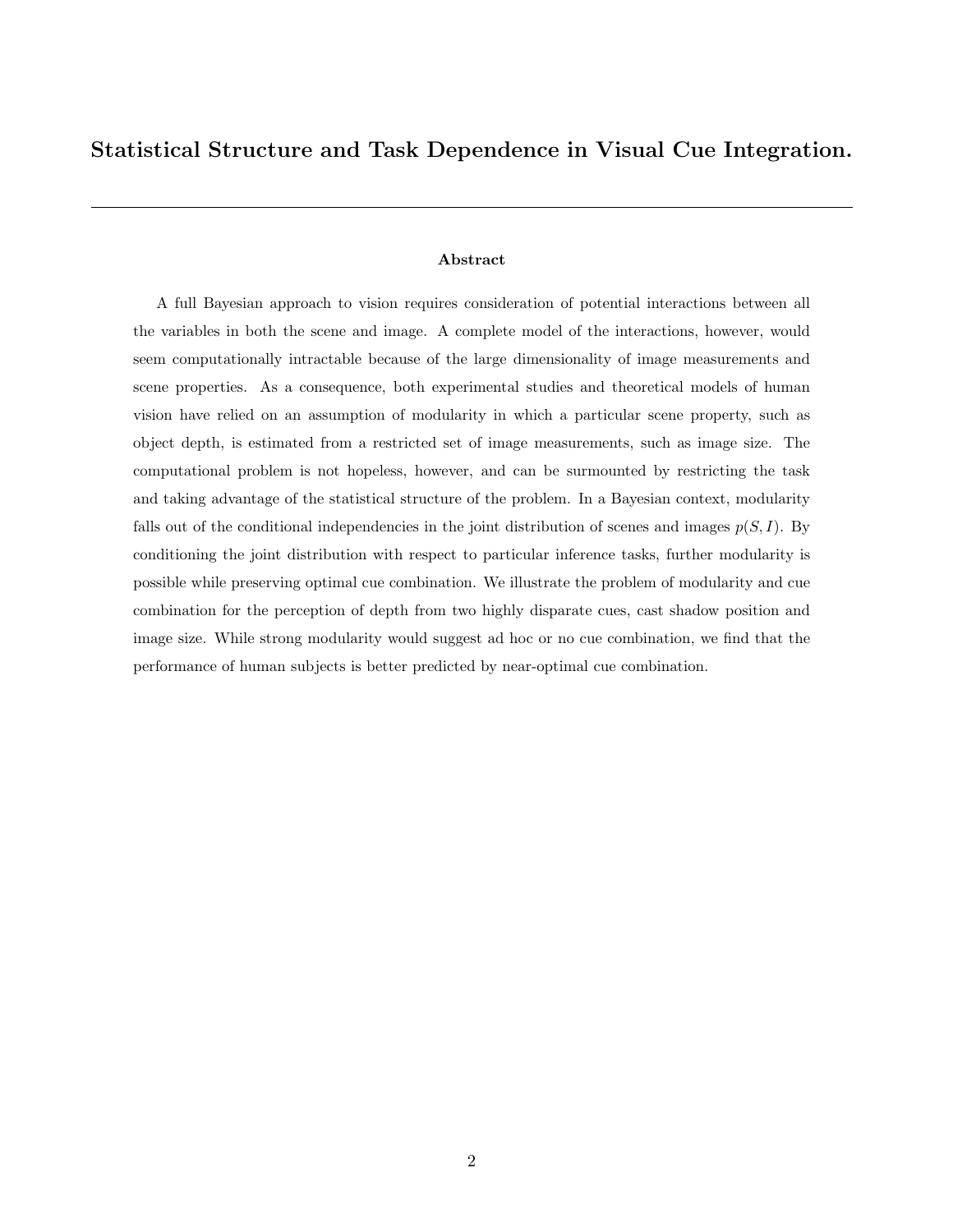# **1 Introduction**

Human visual perception uses well over a dozen different cues to depth, including binocular and motion parallax, pictorial cues, and the so-called physiological or proprioceptive cues (cf.[8]). Our understanding of depth perception has largely developed through the experimental study of single cues in isolation. Although, there have been a few experimental studies of cue combination pairs[6][19][25], testing all possible cue combinations is impossible. Thus our understanding and modeling of how these cues interact in everyday vision presents an empirical challenge: How can we test and quantitatively model the interactions of multiple cues given the complexities of natural images? Our proposed solution is to develop ideal observer models of optimal cue combination which provide the bases for specific testable hypotheses of human perception. We, of course, expect departures from optimality for any real system; but an ideal observer provides the baseline default model from which new models are created. This strategy, at least in theory, makes the scientific problem tractable. But, one could argue, that all we have done is to change the impossible empirical problem into a theoretically intractable one. Our primary goal is to argue that optimal Bayesian theories of depth cue integration can be developed by exploiting task dependency and the statistical structure of the depth estimation problem. We illustrate these ideas with an analysis of depth estimation from image size and cast shadow position cues.

## **1.1 Why do Bayesian Cue Integration?**

There is a long tradition of treating modularity as fundamental. Marr was "...moved to elevate (modularity) to a principle"[22]. Most ad hoc modularity schemes begin with several different image measurements which are related to the scene variable to be estimated, and then assume that if the image measurements are functionally separable, they should produce independent estimates. However, the statistical independence of image measurements with respect a scene variable depends on the joint distribution,  $p(S, I)$ , of scene and image variables. We will show that modularity is determined by the statistical independence structure of the joint distribution.

The use of ad hoc modularity creates problems for cue combination[7, 19]. Given that we have several estimates for an unknown quantity  $x$ , what do we do with them? In order of simplicity, we could: discard the worst estimates as outliers; take a linear combination (often termed weak fusion); take linear combinations modified by prior knowledge or other constraints; or, we could cook up more complicated functions of the estimates potentially incorporating prior knowledge or other constraints.

Under particular conditions each of these fusion methods is optimal, but many situations arise in which it is sub-optimal to form separate estimates at all. An important instance is when there are several scene variables which depend on the same image measurements. In this case, optimal estimation must treat all the image measurements and scene variables together or *cooperatively*. For instance, any image measurement can be created by different combinations of surface geometry and reflectance, hence it is in principle impossible to derive separate optimal estimators of surface geometry from different image measurements[18].

In contrast, Bayesian inference insures consistent inferences and combination of cues based on the confidence in the estimates.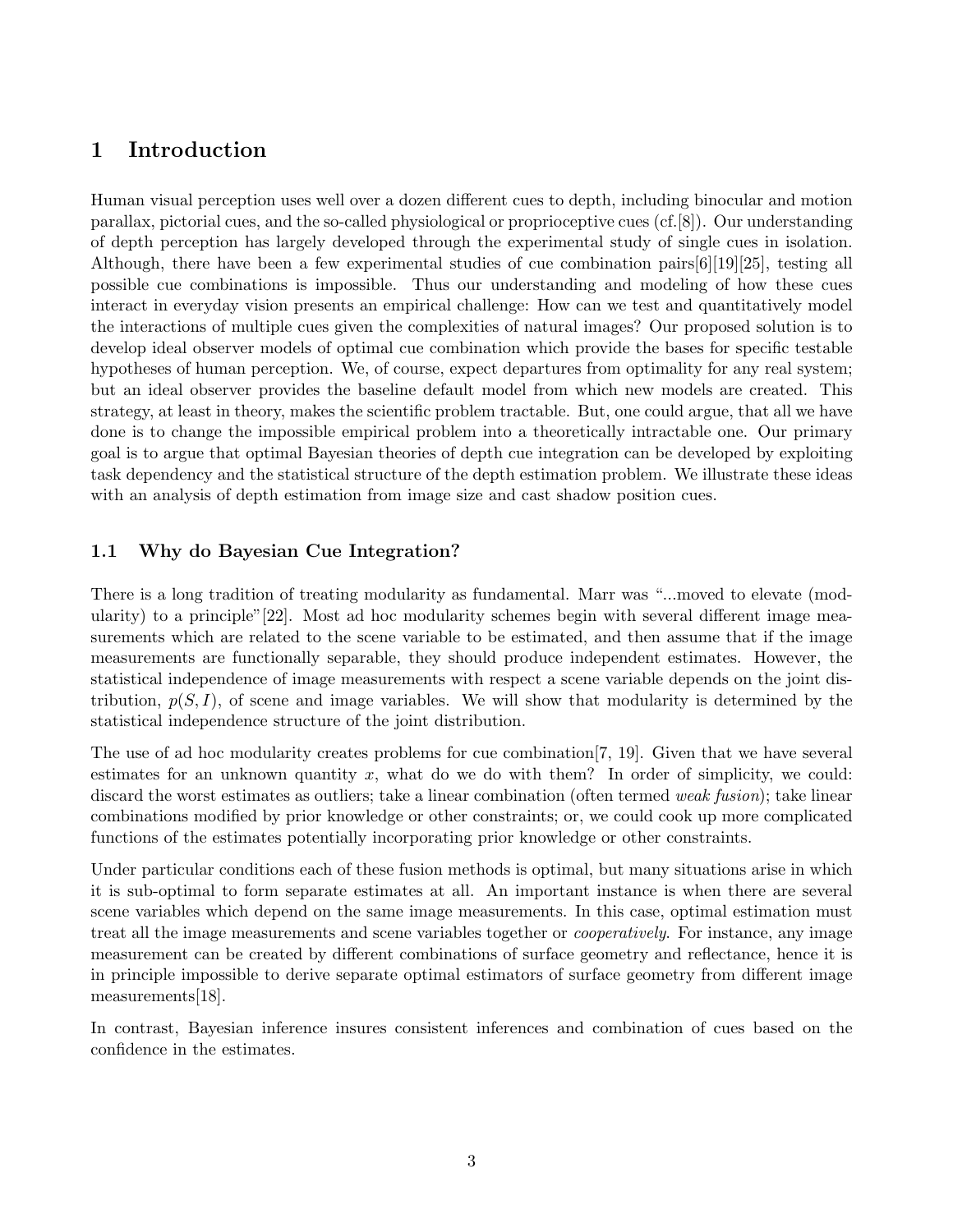## **2 Probabilistic Approaches to Scene Estimation**

### **2.1** Modeling  $p(S, I)$

Probabilistic approaches to scene estimation require the specification of *P*(*S, I*), the joint probability distribution of scene, *S* and image variables *I*. This joint distribution contains all the required information for making optimal inferences and doing optimal encoding of the image information. For example, marginalizing the joint distribution over *S* yields  $p(I) = \int_S P(S, I)dS$ , which specifies the distribution of images. A great deal of recent work on image coding has involved seeking compact representations of  $p(I)$ , typically using redundancy reduction principles  $[2, 27, 9, 23, 33, 30, 28, 29]$ .

For the problem of inferring scene descriptions from image measurements, we use Bayes rule to write the posterior probability as:

$$
P(S|I) = \frac{P(S, I)}{P(I)} = \frac{P(I|S)P(S)}{\int_{S} P(I|S)P(S)dS}
$$
(1)

Optimal inference uses  $p(S|I)$ , but the form of the estimators depends on the task.

### **2.2 Task Dependency**

Although modeling  $p(S, I)$  is theoretically possible, the cost of doing so for the entire ensemble of scenes and images an observer could encounter is prohibitive. However, for most inference tasks we are only interested in a small subset of the variables contained in the set *S*. Thus, for particular tasks, *S* can be replaced by a subset of related variables (e.g. object motion, light source direction, etc.), and *I* by a small set of required image measurements. Even considering the union of the set of tasks the visual system performs, the number of variables required by this union will be orders of magnitude less (arguably a different cardinality) than the variables required to describe  $p(S, I)$  completely. While it is clear that restricting the domain of expertise of the visual system to a limited number of tasks appreciably relaxes the computational burden, the complexity can be further reduced if we take advantage of the statistical structure of  $p(S, I)$  restricted to the task.

We consider a task as specifying four things, the required set of scene variables *Sr*, the nuisance (e.g. generic [11]) scene variables  $S_q$ , the scene variables which are presumed known  $S_f$ , and the decision to be made. Each of the four components of a task plays a role in determining the structure of the optimal inference computation. We show that  $S_r$  and  $S_f$  can be used to simplify the joint distribution through independence relations, while  $S_g$  and the decision rule can make one choice of  $S_r$  simpler than another.

#### **2.2.1 Factoring Distributions and Conditional Independence**

When the joint distribution factors due to statistical independence:

$$
p(S, I) = p(I|S_1)p(I|S_2)p(S_1)p(S_2),
$$

then we can ignore the variables in  $S_2$  when making inferences on variables in the set  $S_1$ . Thus, the first simplification is to factor  $p(S, I)$  into two parts, one of which contains all the variables which are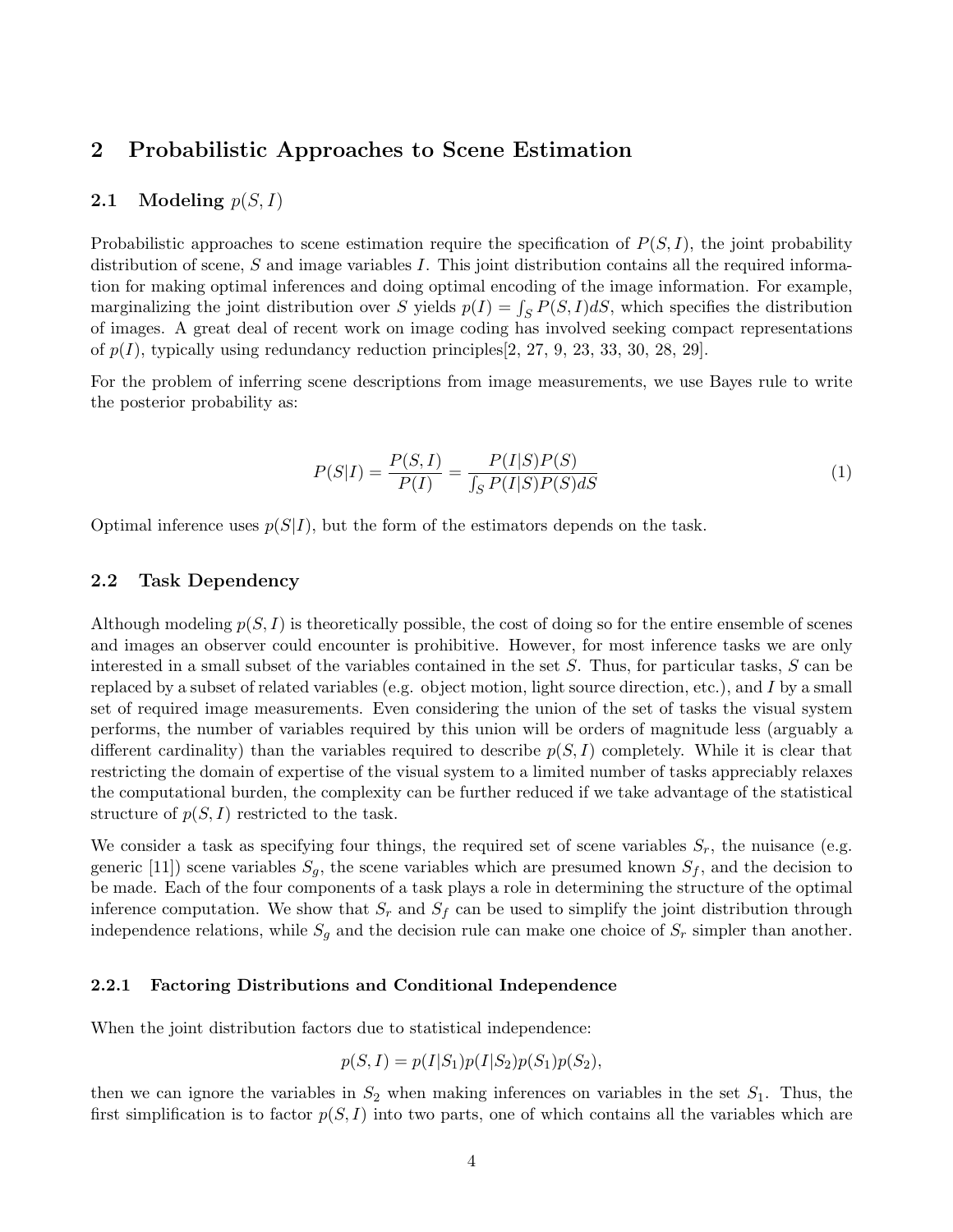statistically independent of  $S_r$  and the other which contains all of the dependent variables,  $p(S, I)$  $p(I_{ind}|S_{ind})p(I_{dep}|S_{dep})p(S_{ind})p(S_{dep}).$ 

In most cases, the nature of a task fixes some of the scene variables  $S_f$ . For instance, if an observer's task is to identify objects on an assembly line, then a number of relevant variables are typically fixed, such as the viewing direction and distance, and the light source distance and direction. Restricting the task domain to rigid bodies allow the observer to treat object sizes as time invariant. Note that most constraints used to regularize vision problems can be expressed as fixing a set of scene variables. For instance, in a world of polynomial surfaces, the constraint that the task only involves flat surfaces in the world, can be rephrased as all non-linear polynomial coefficients are fixed at zero.

Since the variables in  $S_f$  are presumed known, we can condition  $p(I_{dep}, S_{dep})$  on  $S_f$ ,  $p(I_{dep}, S_{dep}|S_f)$ , which increases the statistical independence of the variables. In general, conditioning produces independence relations which can be exploited for cue combination and cooperative computation. We expect the conditional distribution to further decompose into relevant and irrelevant scene variables.

Thus given the task, we can first factor  $p(S, I|S_f) = \prod_{i=1}^{N} p(S_i, I|S_f)$ . To do inference we need only consider the factors in which the  $S_i$  contain the variables in  $S_r$ . Let  $S_j$  denote the minimal set of statistically dependent variables containing  $S_r$ . The variables in  $S_j$  excluding  $S_r$  are just the nuisance variables  $S_q$ . Then,  $p(S_q, S_r, I|S_f)$  contains all the information we need to perform the inference task, and has automatically specified the task relevant vs. irrelevant variables. Thus the independence structure determines which variables should be involved in an inference computation. However, conditional independence structure also determines which variables interact, which has consequences for data fusion and cue combination.

The probabilistic structure of the joint probability distribution *p*(*S, I*) can be represented by a Bayes Net[24, 12], which is simply a graphical model which expresses the conditional independences between the variables. Using labels to represent variables and arrows to represent conditioning (with  $a \rightarrow b$ indicating *b* is conditioned on  $a^2$ ), independence can be represented by the absence of connections between variables. Using these graphical models we can determine the interactions between variables by inspection. For instance if two sets of variables are completely independent, then the graphs of the variables are disjoint.

Because modularity is the ability to use different data cues to produce independent estimates of variable *x*, what determines modularity in a Bayesian inference is whether or not the data are conditionally independent given *x*. When this is true, we can produce separate likelihood functions for *x*, which can be combined by multiplication, a property we call Bayesian modularity. Graphically, this requirement is that the data are singly connected to the variable of interest. Figure 1 shows examples of a singly connected net and a non-singly connected net. The non-singly connected net corresponds to the case in which more than one scene variable depends on the data cues, which is exactly the case that calls for cooperative computation.

### **2.2.2 Marginalization and Decision Rule**

Bayesian decision theory provides a precise language to model the costs of errors determined by the choice of visual task  $[32][5]$ . The risk  $R(\Sigma; I)$  of guessing  $\Sigma$  when the image measurement is *I* is defined

 $^{2}$ In graph theory, *a* is called the *parent* of *b*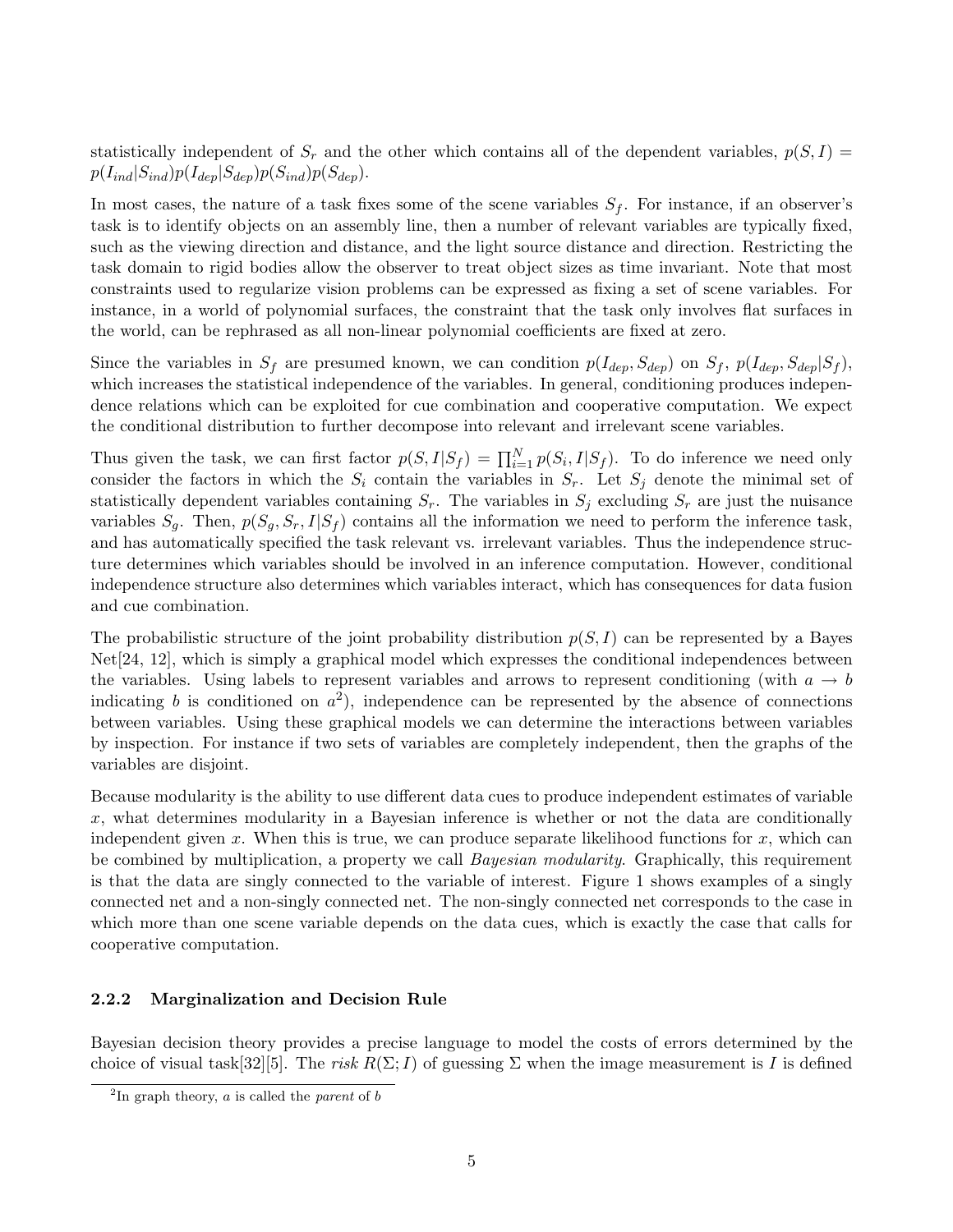

**Figure 1:** Whether independent data measures are singly connected to the estimated variable *x* determines whether or not estimation modules can be created for *x*.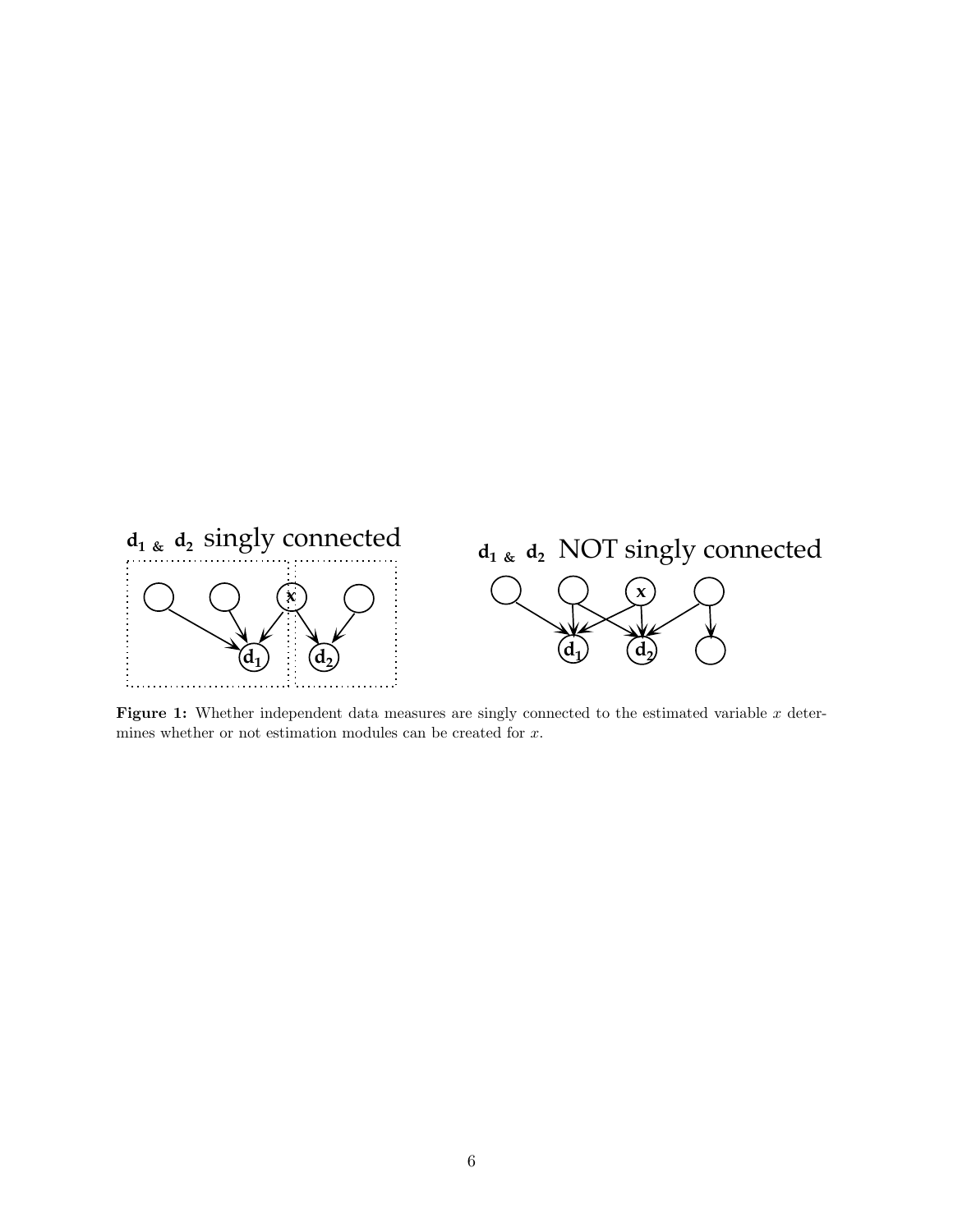as the expected loss:

$$
R(\Sigma; I) = \int_S L(\Sigma, S) P(S \mid I) dS,
$$

with respect to the posterior probability,  $P(S|I)$ . The best interpretation of the image can then be made by finding the  $\Sigma$  which minimizes the risk function. One possible loss function is a delta function  $\delta(\Sigma - S)$ . In this case the risk becomes  $R(\Sigma; I) = -P(\Sigma | I)$ , and then the best strategy is to pick the most likely interpretation. This is called *Maximum a posteriori estimation* (MAP). A second kind of loss function assumes that costs are constant over all guesses of a variable. This is equivalent to marginalization of the posterior with respect to that variable. For simplicity, we will assume the former or latter of these loss functions depending on whether the variable is needed or not. Thus, we estimate the most probable relevant scene value (MAP estimation), while marginalizing with respect to the irrelevant generic variables. While the statistical structure of the joint distribution determines which variables interact, the choice of decision rule and marginalization variables determine the details of how they interact.

## **3 Implications for Psychophysics**

Does the visual system do Bayesian inference? If we assume the visual system is optimized for a limited number of tasks, there are two kinds of predictions: characteristic successes and characteristic failures. Characteristic successes denote cases when the visual system behaves optimally. One of the key predictions is *confidence-driven* cue combination, in which observers use information based on its reliability. Evidence for confidence driven use of texture information in judgements of surface orientation has been shown in several studies [4, 16, 17, 31] by several authors. Another key prediction is that consistent interpretations of related scene properties like surface geometry and shading are preferred over inconsistent ones. Several lightness illusions rely on exactly this property [15, 1]. We should also be able to predict which variables interact directly from the conditional independence relations.

Both Bayesian and non-Bayesian visual systems will show sub-optimal performance for tasks which they are not designed for. However, a Bayesian system will show characteristic failures for a set of related tasks which require optimal inference on different parametrizations of a set of scene variables. For instance, a visual system which is optimized to compute the relative depths of objects will show characteristic failures when asked to compute absolute depth.

The set of scene variable we do our inference on matter because Bayesian inference is not invariant to reparametrizations. Thus if we perform optimal inference on one variable, we cannot just transform the result to get optimal inference on another variable. This is due to the fact that transforming the variant *x* of probability distribution  $dF = p(x)dx$  yields transformation will not yield the same inferences unless  $g(y)$  is linear. This causes, for instance, binomial and beta distributed densities which are identical in *x* space to be substantially different in  $y = 1/x$  space [10]. While this fact has been used to critique Bayesian inference [10], it also has the interpretation that the kind of information contained about a variable and its transform by one distribution is not the same as the information contained by another distribution.

In the next section we perform a detailed analysis of Bayesian inference on a simple scene, to compare several of these predictions to psychophysical data. In particular, we investigate whether we can predict which variables interact, whether cue combination is confidence-driven, and how ideal performance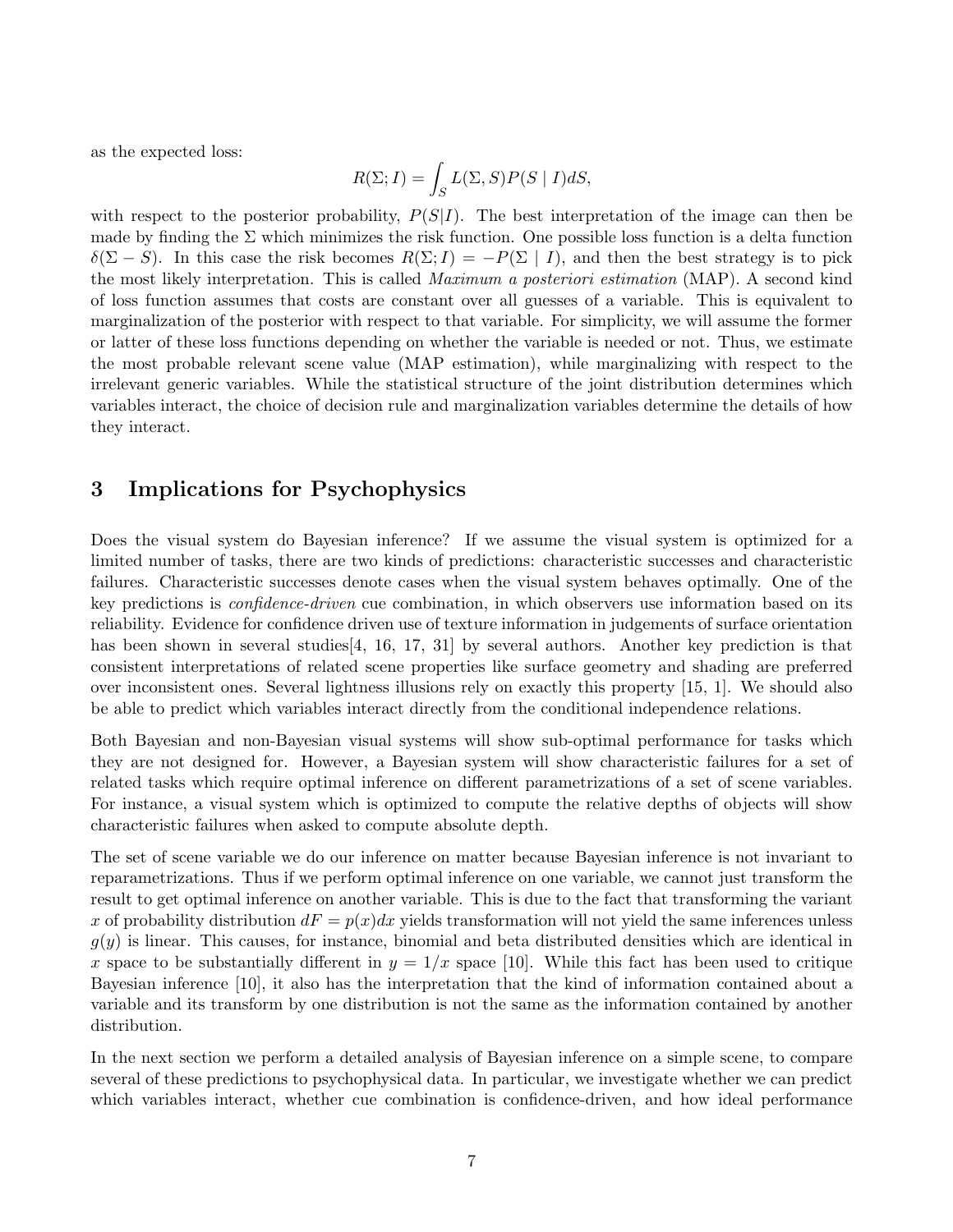varies given different parametrizations of the observer's decision variable.

# **4 Estimating Depths from Image Size and Shadows**

We illustrate the dependence of Bayesian cue combination on task demands and conditional independences with a simple scene due to Kersten et al.[13]. The scene consists of a flat central square, a flat checkerboard background and a light source. The square floats in front of the background, and the light source is positioned so that the square casts a shadow onto the background. The observer judges the depth of this square vs. the depth of another square (simulated to be physically identical in 3D) presented at a different time. The viewing distance, and the orientation of the square and background were kept fixed. In this simplified world the only cues to depth are the image size *a* of the square, and the position of the cast shadow *β* (measured by the visual angle subtended by the direction of gaze and the shadow position ). An example of the stimuli is shown in figure 2.

These cues are substantially different. The image size is determined by the depth of the square from the observer and the physical size of the square. Image size information is most naturally used to estimate the egocentric distance to the square. On the other hand the shadow position is determined by variables in a different coordinate frame. Cast shadow position is determined by the allocentric distance of the square from the background and the position of the light source. Thus to combine the shadow and image size data, we must convert one of the variables into a common coordinate frame.

From the standpoint of traditional estimation, a strong case can be made not to combine the cues. When we know that the sizes of the two squares are identical, then we can simply compare the likelihoods for depth given the image size. When the likelihoods are singly peaked, the optimal decision simplifies to comparing image sizes, and judging the larger image closer. Similarly, treating the shadow information and assuming the light source direction is the same for both intervals, the square farther from the background can be decided on the basis of which shadow position is farther from the square. Thus it might seem more natural not to combine the cues,and instead make separate judgements of depth from the cues.

In contrast, Bayesian inference requires choosing a common coordinate frame to combine the cues. However, to combine the cues the size of the square and the light source direction can no longer be neglected. We considered three possible common coordinate frames to do the inference. Each of these leads to a different Bayes net and different optimal inference structure. For each of the three tasks, however, the best way to judge the depths of the two squares is to compute decision variables consisting of MAP depth estimates for both intervals and choose the smaller (closer to the observer) value.

### **4.1 Task 1: Estimating Relative Distance from Background (***zr***)**

The geometric diagram in figure 3 defines all of the relevant variables for the task. One way of judging the depths of the two squares is to compute the distance from the background. This leaves 4 unknowns, *α, s, z,* & *r<sup>b</sup>* with only two data variables. If the observer scales the distance from the background *z*, and the object size  $s$  by the distance from the observer to the background  $r<sub>b</sub>$ , then estimates of the relative distance from the background can be made without having to deal with *rb*. By computing with the scaled variables, we make our inferences more reliable because we have eliminated the uncertainty we might have in *rb*.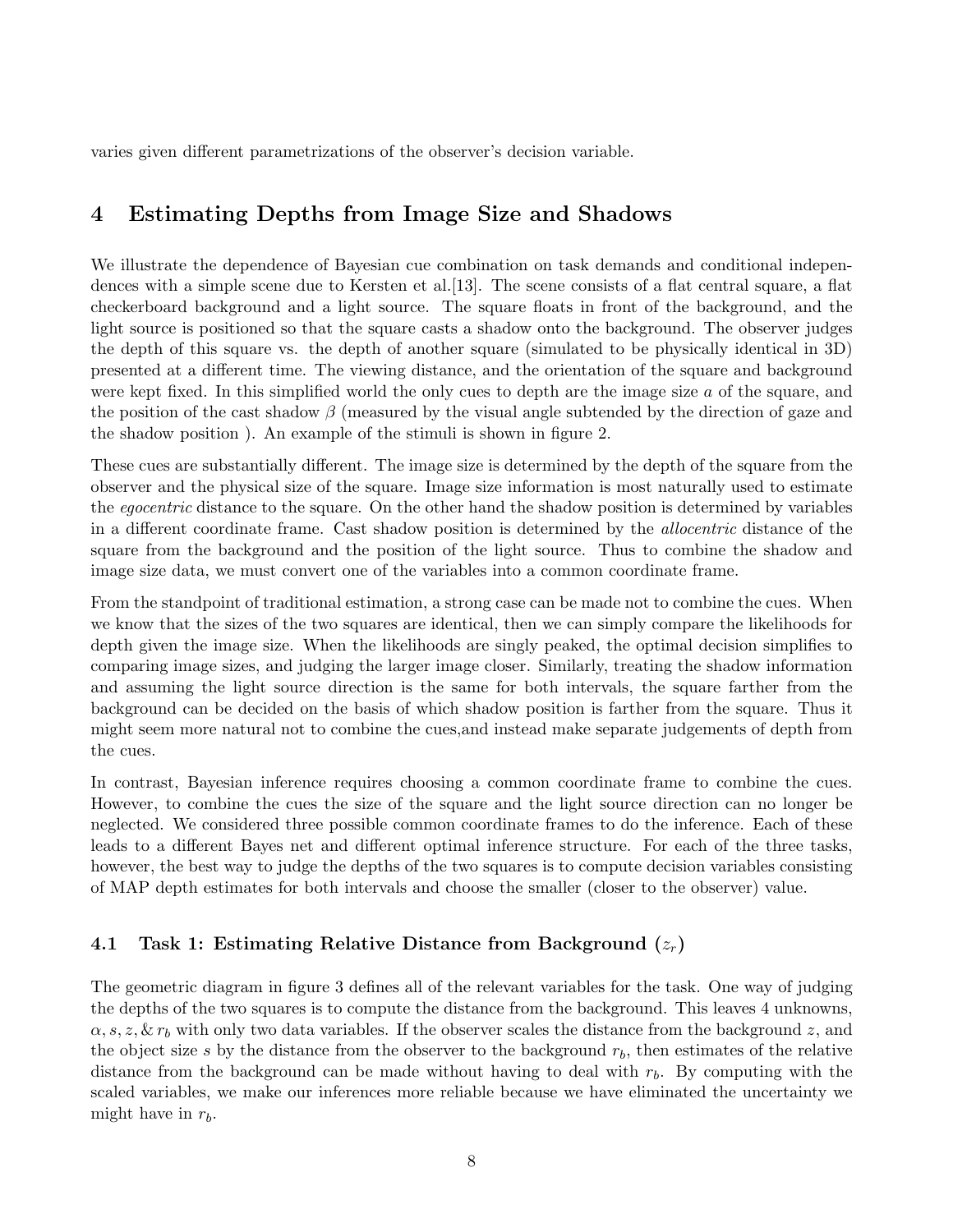

**Figure 2:** An illustration of the stimuli used in the experiment. Two movies depicting a square moving in depth are sequentially shown to the observer. The image size of the square becomes larger and the shadow moves away from the square with decreasing depth from the checkerboard background. The image on the left illustrates the reference condition in which the image size was maximal and the shadow displacement minimal. The right hand side shows the test condition which has variable image size and shadow displacements. Subjects judged whether the reference or test square appeared closer at the end of the movie in a two-alternative forced-choice method.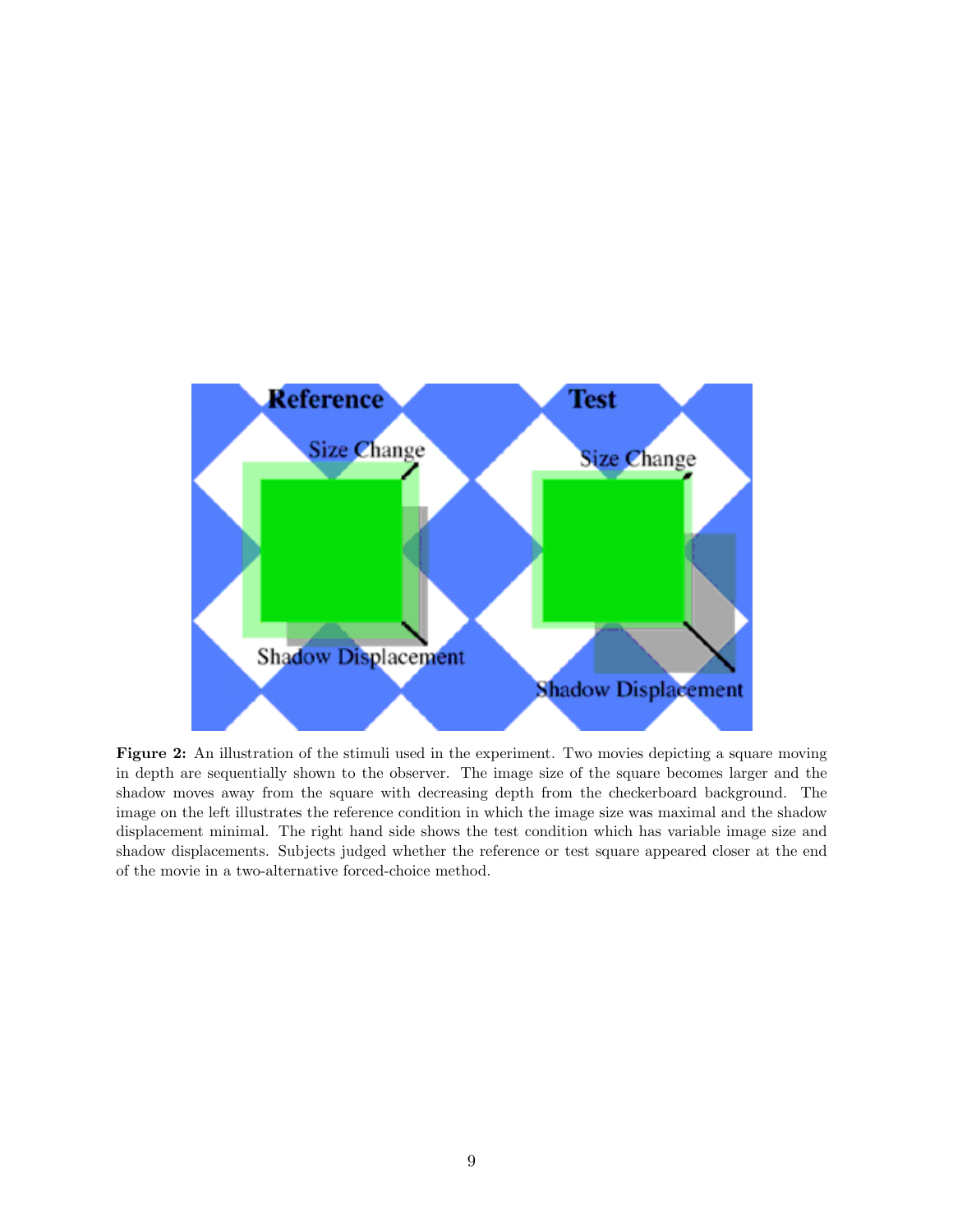

**Figure 3:** Diagram illustrating the problem of inferring depth from image size and cast shadow position in 1-D for the central square in front of a checkerboard background (see figure 2). There are three depth variables, distance to the background  $r<sub>b</sub>$ , distance to the square  $r<sub>s</sub>$ , and the distance of the square from the background *z*. The cast shadow position *x* depends both on the light source position  $\alpha$  and *z*. We assume that the observer can measure the angle subtended by the shadow *β*. The image size *a* (not shown) of the object depends on the physical 3D size of the square *s* and the viewing distance *rs*.

While computing distance relative to an arbitrary background may seem contrived, the idea is similar to computing depth relative to the fixation distance. From a psychological standpoint, object depth is often evaluated relative to a background context. There are situations, like sitting at one's desk, where a fixed object (the desk) is familiar enough for it to make sense to compute distances relative to it. In addition, many perceptual tasks do not require metric distance information (I can see that there is a pen on my desk without calculating the distances from myself to each of the objects).

In this task the observer needs to estimate the relative distance  $z_r = z/r_b$  of the square from the background checkerboard wall. Both the image size of the square and the shadow position are functions of  $z_r$ . The shadow position measurement  $\beta$  (in terms of visual angle), is a function of  $z_r$  and light source position *α*:

$$
\beta = \tan^{-1}(z_r \tan(\alpha)) + n_\beta \tag{2}
$$

The term *n<sup>β</sup>* models the noise in the measurement. For simplicity we take this to be a Gaussian random variable, so that  $\beta$  is Gaussian distributed. The likelihood function is given by:

$$
p(\beta|z_r,\alpha) = \frac{1}{\sqrt{2\pi}\sigma_\beta} \exp\left(-\frac{(\beta - \tan^{-1}(z_r \tan(\alpha))^2)}{2\sigma_\beta^2}\right)
$$
(3)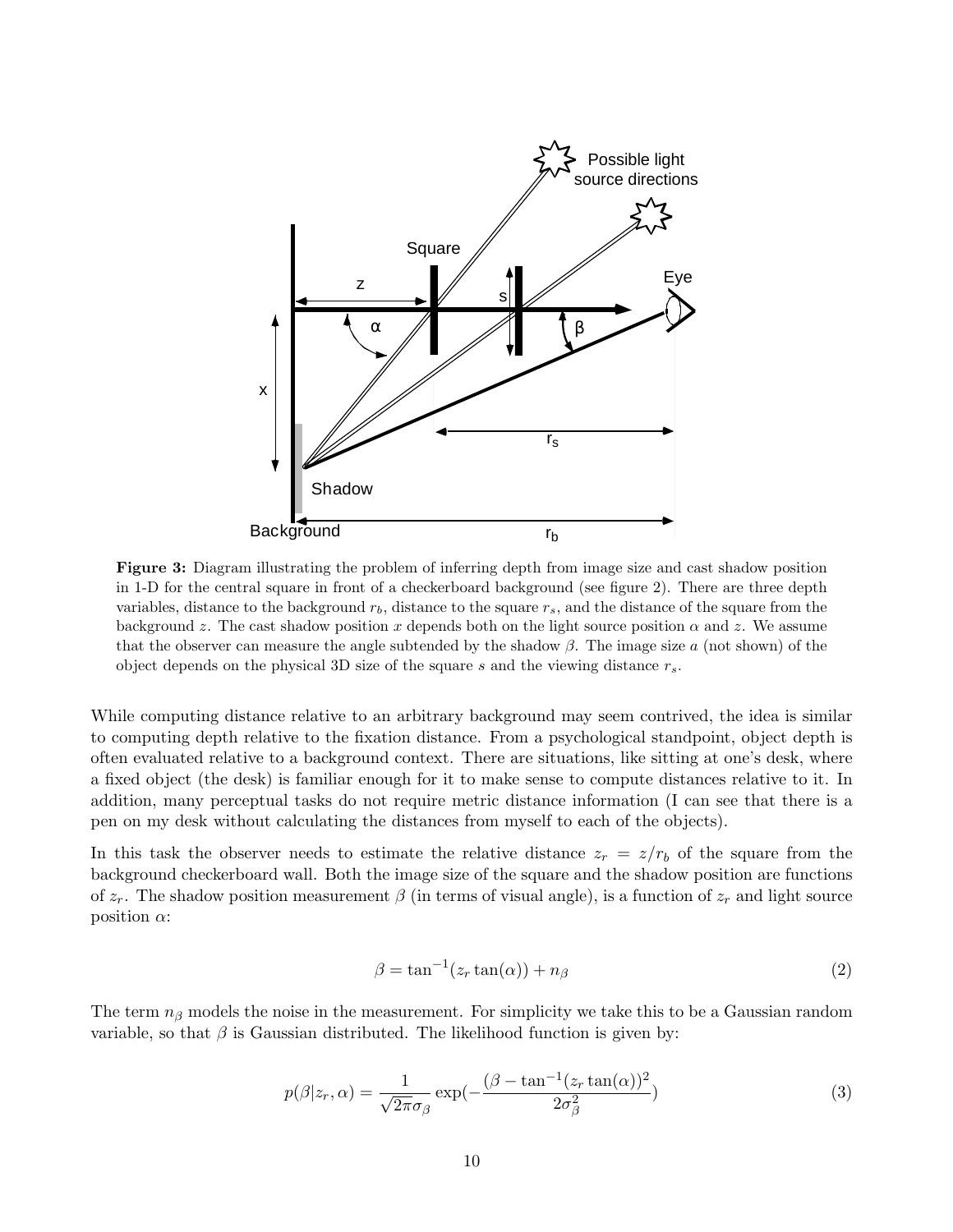

**Figure 4:** Bayes nets for the three tasks. **a)** Bayes net for relative distance to the background. This task involves estimating object relations (world centered), and requires the least prior knowledge. **b)** Bayes net for distance to observer. Notice that the use of the shadow information requires integrating across two variables, hence the shadow cue should have more uncertainty for this task. **c)** Bayes net for metric depth from the background. Estimating the distance from the background, *z*, is complicated by the image size and shadow position measurements also being jointly dependent on the observer's distance to the background.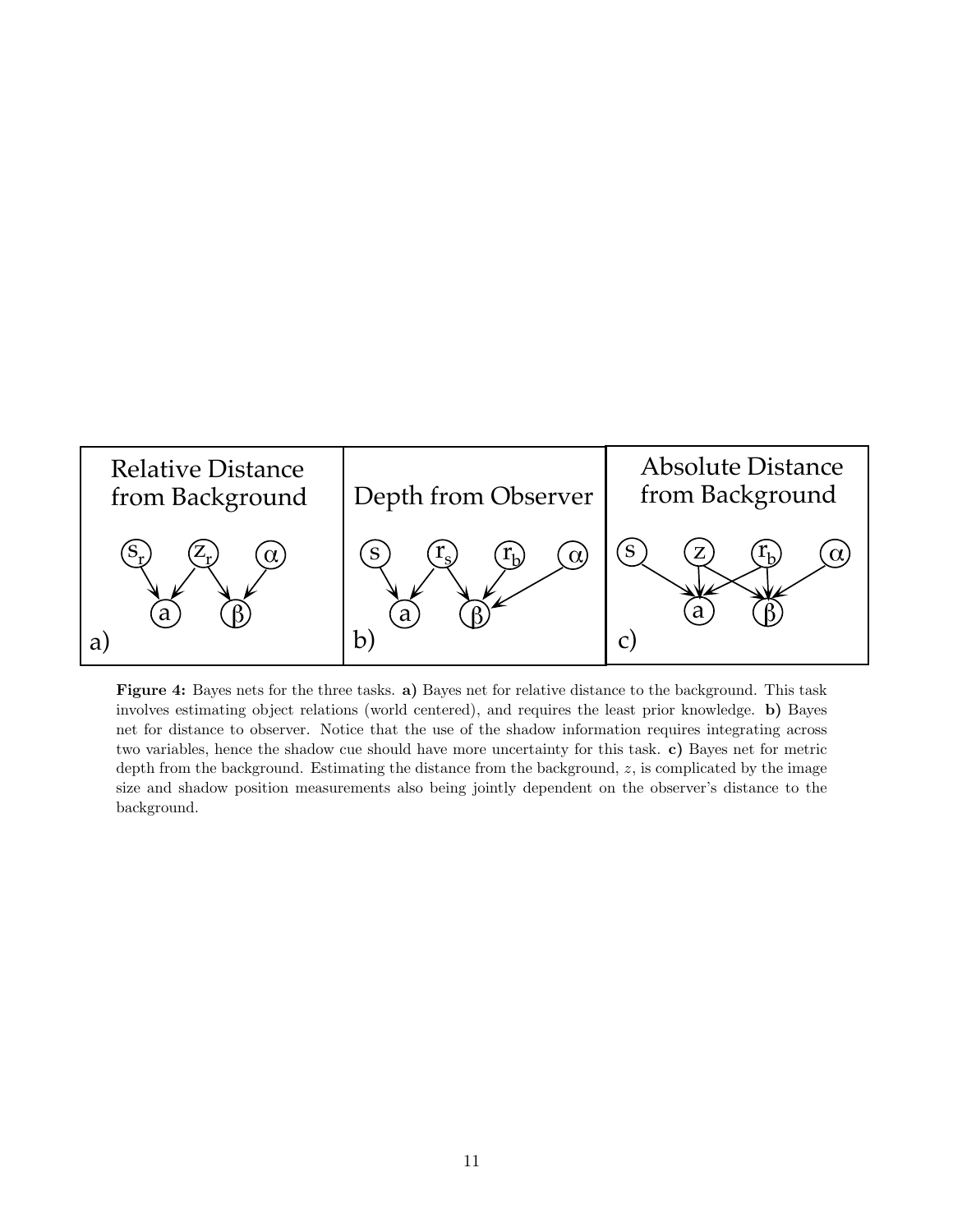The image size *a* is given by:

$$
a = \frac{s}{r_s} + n_a = \frac{s/r_b}{1 - z/r_b} + n_a = \frac{s_r}{1 - z_r} + n_a
$$

where  $s_r$  is the actual size of the square relative to the distance to the background, and  $n_a$  is a term which models the noise in the measurement. Since both  $s_r$  and  $1 - z_r$  are physically constrained to be positive, we modeled the size measure noise as log normal. Then the likelihood for *a* is given by:

$$
p(a|z_r, s_r) = \frac{1}{\sqrt{2\pi}\sigma_a a} \exp(-\frac{\log(\frac{s_r}{1 - z_r})^2}{2\sigma_a^2})
$$
\n(4)

To estimate  $z_r$  we compute  $p(z_r|\beta, a)$ . Assuming that the measurements of the image size *a* and the shadow position  $\beta$  are independent,  $p(z_r|\beta, a)$  can be written:

$$
p(z_r|\{\beta\},\{a\}) = \frac{p(\{\beta\}|z_r)p(\{a\}|z_r)p(z_r)}{p(\{\beta\},\{a\})}
$$
  
\n
$$
p(z_r|\{\beta\},\{a\}) \propto p(\{\beta\}|z_r)p(\{a\}|z_r)p(z_r)
$$
  
\n
$$
= \left(\int_{\alpha} \prod_{i=1}^N p(\beta_i|z_r,\alpha)p(\alpha)d\alpha\right) \left(\int_{s_r} \prod_{i=1}^N p(a_i|z_r,s_r)p(s_r)ds_r\right) p(z_r),
$$

where N is the number of measurements. The Bayes net which corresponds to this inference is shown in figure 4a. Note that this network is Bayes modular, which shows up in the factoring of the likelihoods above.

### **4.2 Task 2: Estimating Depth to Square (***rs***)**

As we interact with the world, there are instances when viewer-centered depth is required, such as navigating and reaching to objects. Thus, it is reasonable to consider a second task in which one estimates the distance from the observer to the squares *rs*. The Bayes net for this inference is shown in figure 4b. In this case the shadow position must be converted to an observer coordinate frame. Using  $r_b = z + r_s$ , we can write the shadow position measurement as:

$$
\beta = \tan^{-1}\left(\left(1 - \frac{r_s}{r_b}\right)\tan(\alpha)\right) + n_\beta \tag{5}
$$

The likelihood function is given by:

$$
p(\beta|r_s, r_b, \alpha) = \frac{1}{\sqrt{2\pi}\sigma_\beta} \exp\left(-\frac{(\beta - \tan^{-1}(\left(1 - \frac{r_s}{r_b}\right)\tan(\alpha))^2}{2\sigma_\beta^2}\right)
$$
(6)

The image size *a* is given by: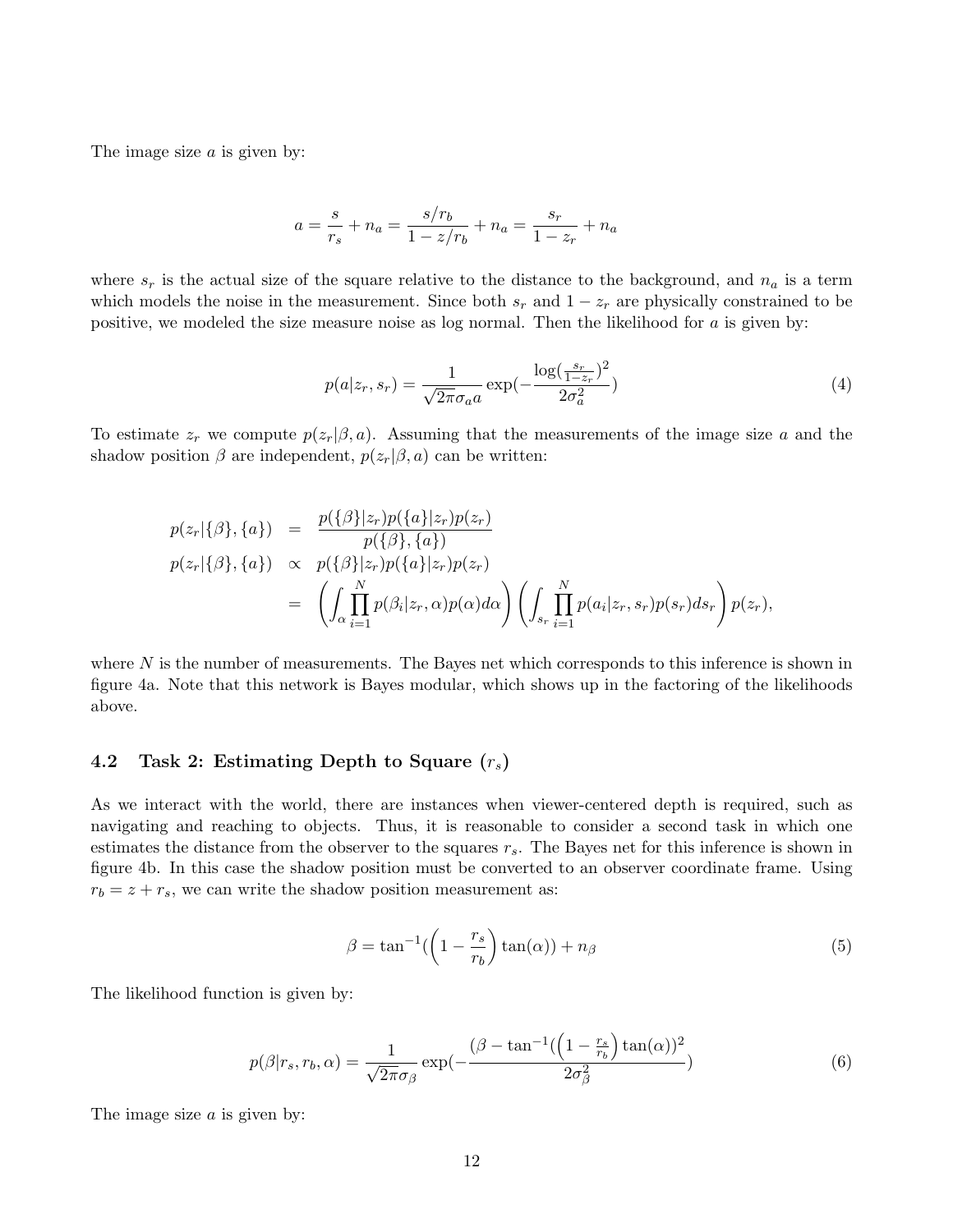$$
a = \frac{s}{r_s} + n_a
$$

Hence the likelihood for *a* is given by:

$$
p(a|r_s, s) = \frac{1}{\sqrt{2\pi}\sigma_a a} \exp(-\frac{\log(\frac{s}{r_s})^2}{2\sigma_a^2})
$$
\n(7)

To base the decision on  $r_s$ , we compute  $p(r_s|\beta, a)$ :

$$
p(r_s|\{\beta\},\{a\}) \propto p(\{\beta\}|r_s)p(\{a\}|r_s)p(r_s)
$$
  
= 
$$
\left(\int_{r_b} \int_{\alpha} \prod_{i=1}^N p(\beta_i|r_s, r_b, \alpha)p(\alpha)p(r_b) d\alpha dr_b\right) \left(\int_{s} \prod_{i=1}^N p(a_i|r_s, s)p(s) ds\right) p(r_s)
$$
 (8)

Note that this inference is Bayes modular, and that inference with the shadow cue requires dealing with the additional unknown  $r_b$ . Thus, for this task, the uncertainty in our shadow depth estimates increases as compared with the relative distance task (Task 1).

### **4.3 Task 3: Estimating Absolute Distance to Background (***z***)**

Finally, the observer could compute *z*, the absolute distance from the square to the background. This requires conversion of the image size information into object coordinates. The computation also involves a second unknown for both cues, the distance to the background  $r<sub>b</sub>$ . The Bayes net which corresponds to this inference is shown in figure 4c. The measurements can be written in terms of *z* as:

$$
\beta = \tan^{-1}(z \tan(\alpha)/r_b) + n_\beta \tag{9}
$$

$$
a = \frac{s}{r_b - z} + n_a.
$$

The likelihood functions are:

$$
p(\beta|z, r_b, \alpha) = \frac{1}{\sqrt{2\pi}\sigma_\beta} \exp\left(-\frac{(\beta - \tan^{-1}(z \tan(\alpha)/r_b))^2}{2\sigma_\beta^2}\right)
$$
(10)

$$
p(a|z, r_b, s) = \frac{1}{\sqrt{2\pi}\sigma_a a} \exp(-\frac{\log(\frac{s}{r_b - z})^2}{2\sigma_a^2})
$$
\n(11)

To estimate *z* we compute  $p(z|\beta, a)$ :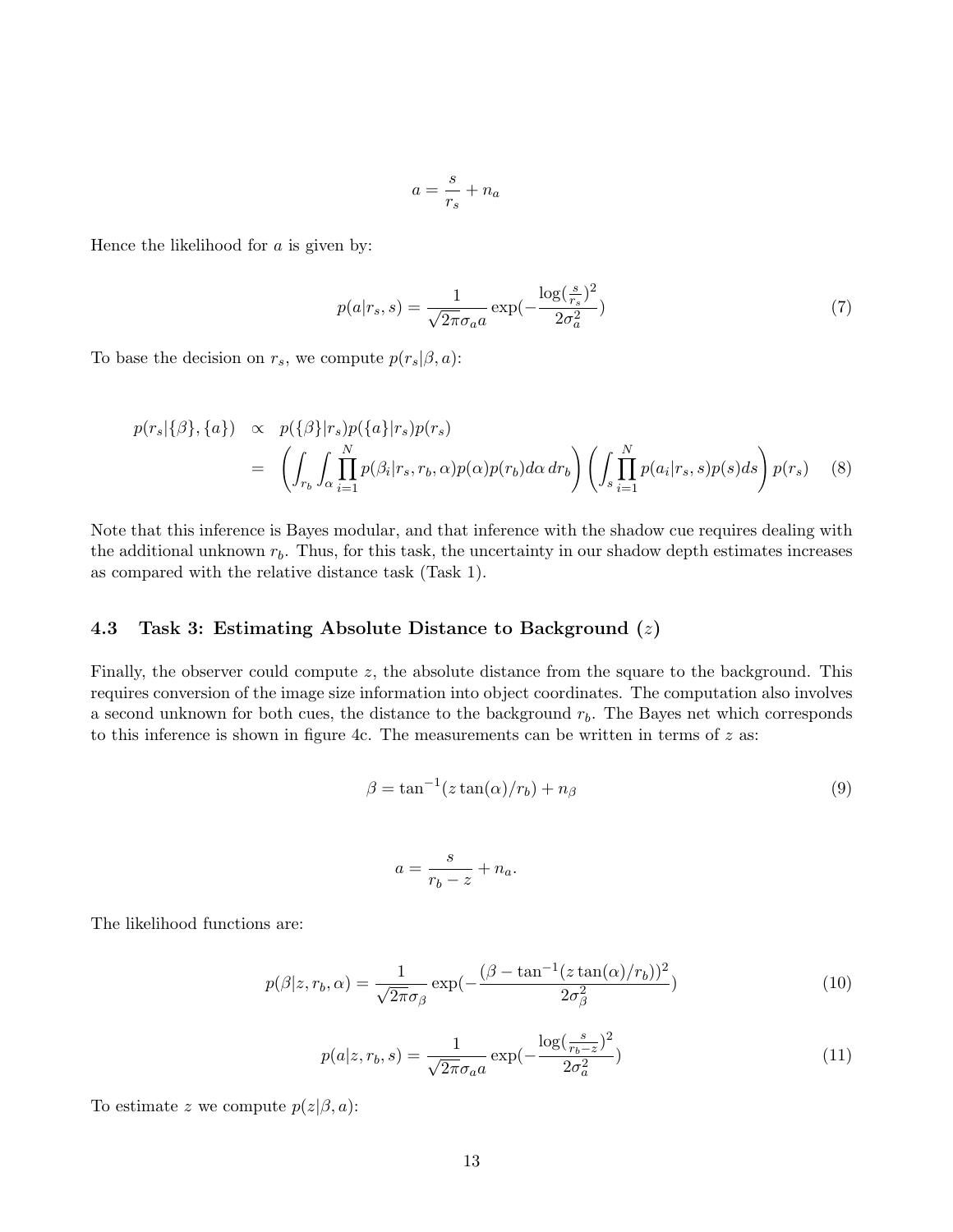$$
p(z|\{\beta\},\{a\}) \propto p(\{\beta\},\{a\}|z)p(z)
$$
  
= 
$$
\left(\int_{r_b} \left(\int_{\alpha} \prod_{i=1}^n p(\beta_i|z,r_b,\alpha)p(\alpha)d\alpha\right) \left(\int_s \prod_{i=1}^n p(a_i|z,r_b,s)p(s)ds\right) p(r_b) dr_b\right) p(z)(12)
$$

Note that the posterior no longer factors into separate likelihoods for *z*, due to the joint marginalization across  $r_b$ . Thus, estimating absolute  $z$  is not Bayes modular. This has consequences for cue combination that we explore below.

### **4.4 MAP Estimates**

To derive formula for the MAP estimates of square depth for the three models, we found analytic approximations to the required marginalization integrals using Laplace's method [3, 11, 21]. In Laplace's method integrals of the form:

$$
F(\sigma^2) = \int_a^b f(x) \exp(h(x)/\sigma^2) dx
$$
\n(13)

can be well approximated in the low noise limit  $\sigma^2 \to 0$ . If the maximum *c* of  $h(x)$  is in  $(a, b)$  and  $f(c) \neq 0$ <sup>3</sup>, then by expanding  $h(x)$  in a second order Taylor series about *c*, the integral is asymptotically:

$$
F(\sigma^2) \sim \frac{\sqrt{2\pi\sigma^2}}{\sqrt{|h''c|}} f(c) \exp(h(c)/\sigma^2)
$$
\n(14)

### **4.4.1 Task 1: MAP Estimate for** *z<sup>r</sup>* **(Relative z)**

When the prior on  $\alpha$  is uniform, the marginalization step can be approximately evaluated:

$$
\int_{\alpha} \prod_{i=1}^{n} p(\beta_i | z_r, \alpha) p(\alpha) d\alpha \simeq \frac{\sqrt{2}z_r}{\pi (z_r^2 \cos(\hat{\beta})^2 + \sin(\hat{\beta})^2)}
$$
(15)

where  $\hat{\beta}$  is the mean of the *N* sample  $\beta$ s.

The maximum *z<sup>r</sup>* occurs at:

$$
max_{z_r} (p(\beta | z_r)) = \tan(\hat{\beta}). \tag{16}
$$

For the size change cue, some knowledge of the relative size is crucial to compute the relative distance. In the absence of a peaked prior, it is easy to show that the optimal estimate of *z<sup>r</sup>* is always zero. Thus we marginalized with respect to a log normal prior on  $s_r$  yielding:

$$
p(\{a\}|z_r) = \frac{1}{\sqrt{\pi(\sigma_a^2 + \sigma_{s_r}^2)}\hat{a}} exp(-\frac{\log(\hat{a}(1 - z_r)/\mu_{s_r})^2}{2(\sigma_a^2 + \sigma_{s_r}^2)})
$$
(17)

<sup>&</sup>lt;sup>3</sup>For maxima at end points or vanishing  $f(c)$ , the method yields slightly different approximations.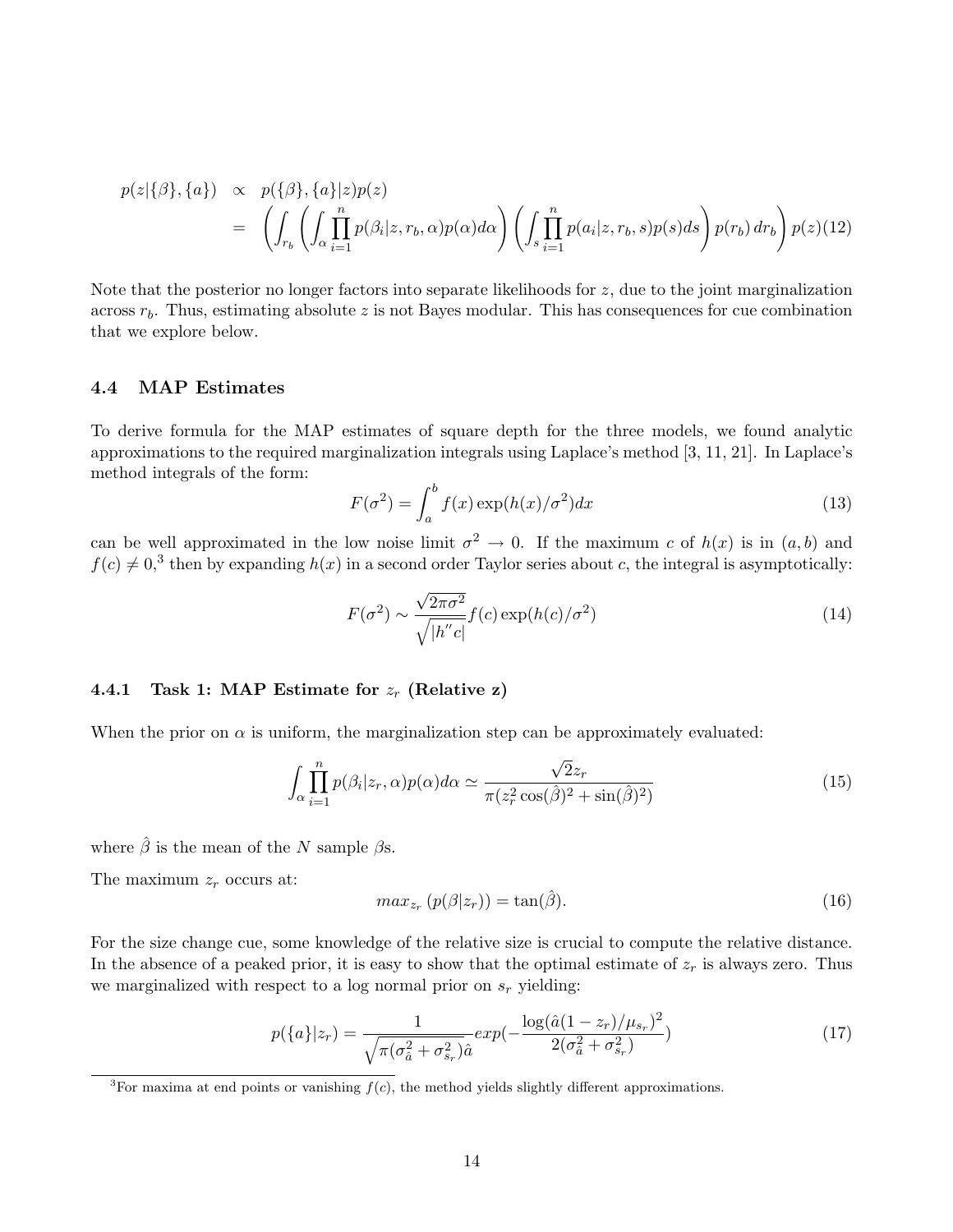where  $\hat{a}$  is the geometric mean of the *N* samples, and  $\sigma_{\hat{a}}^2 = \sigma_a^2/N$ . The maximum  $z_r$  with respect to image size occurs at

$$
max_{z_r} (p({a}|z_r)) = 1 - \mu_{s_r}/\hat{a}
$$
\n(18)

if  $\mu_{s_r} < \hat{a}$  and at zero otherwise.

### **4.4.2 Task 2: MAP Estimate for** *r<sup>s</sup>*

We find the optimal estimator for the shadow cue as we did previously, with the exception that we need to marginalize over the additional unknown *rb*, the distance to the background. We assumed a log normal prior on  $r<sub>b</sub>$ . This yields two asymptotic approximations, one for small uncertainty on the prior  $\sigma_{r_b}^2$  and one for large  $\sigma_{r_b}^2$ . The small  $\sigma_{r_b}^2$  approximation was used in our data analysis and is shown below:

$$
\int_{r_b} p(\{\beta\}|r_s, r_b) p(r_b) dr_b \simeq \frac{2(1 - r_s/\mu_{r_b})}{\pi((1 - r_s/\mu_{r_b})^2 \cos(\hat{\beta})^2 + \sin(\hat{\beta})^2)}
$$
(19)

The maximum *r<sup>s</sup>* occurs at:

$$
max_{r_s} (p(\{\beta\}|r_s)) = \mu_{r_b} (1 - \tan(\hat{\beta})). \tag{20}
$$

For the size change cue, marginalizing with respect to a log normal prior on *s* yields:

$$
p(\hat{a}|r_s) = \frac{1}{\sqrt{\pi(\sigma_{\hat{a}}^2 + \sigma_{s_r}^2)}\hat{a}} exp(-\frac{\log(\hat{a}r_s/\mu_{s_r})^2}{2(\sigma_{\hat{a}}^2 + \sigma_{s_r}^2)}).
$$
 (21)

The maximum *r<sup>s</sup>* with respect to image size occurs at

$$
max_{z_r} (p(\lbrace a \rbrace | z_r)) = r_s = \frac{\mu_s}{\hat{a}}.
$$
\n
$$
(22)
$$

#### **4.4.3 Task 3: MAP Estimate for** *z*

In optimal estimation of *z* we cannot consider the shadow cue and image size cues separately. Instead the joint distribution must be marginalized over  $r<sub>b</sub>$ . The asymptotic approximation to the posterior is:

$$
p(z|\{\beta\},\{a\}) \propto \frac{\mu_s z \csc(\hat{\beta}) \sec(\hat{\beta})}{\sqrt{2}\hat{a}\sqrt{\hat{a}^2 z^2 + \mu_s^2(\sigma_a^2 + \sigma_s^2)\tan(\hat{\beta})^2}} \exp\left(-\frac{(z - \frac{\mu_s \tan(\hat{\beta})}{\hat{a}(1 - \tan(\hat{\beta}))})^2}{2\frac{\hat{a}^2 z^2 + \mu_s^2(\sigma_a^2 + \sigma_s^2)\tan(\hat{\beta})^2}{\hat{a}^2(1 - \tan(\hat{\beta}))^2}}\right) p(z)
$$
(23)

The exact MAP estimator for this equation is complicated, but can be approximated by:

$$
max_z (p(z|\{\beta\}, \{a\})) \simeq \frac{\mu_s \tan(\hat{\beta})}{\hat{a}(1 - \tan(\hat{\beta}))}
$$
\n(24)

for the range of  $\hat{a}$  and  $\hat{\beta}$  used in the experiments.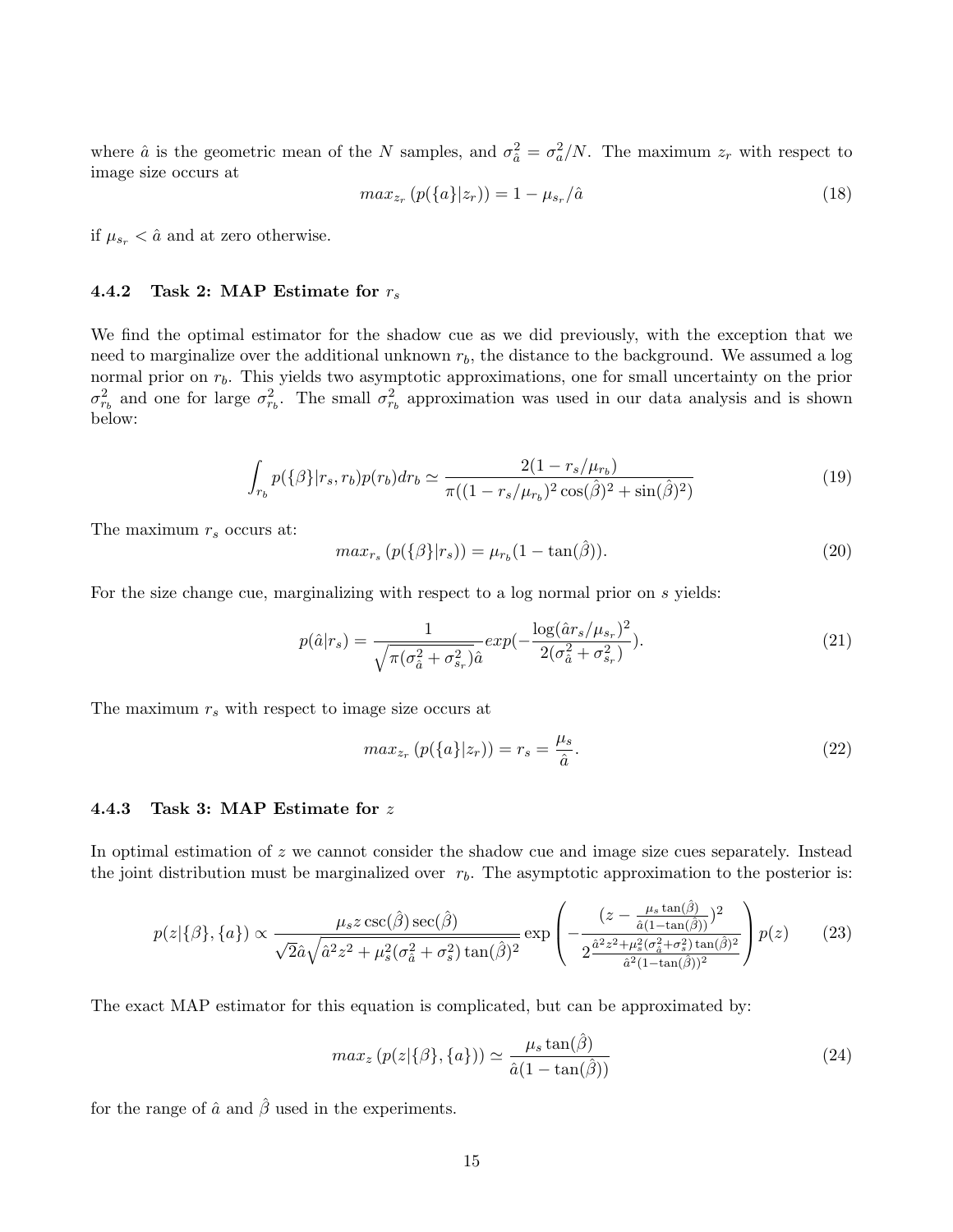| Task       | Est from Shadow                                                     |                                   | Est from Size    Shadow Fisher Info   Size Fisher Info                 |                                                       |
|------------|---------------------------------------------------------------------|-----------------------------------|------------------------------------------------------------------------|-------------------------------------------------------|
| Relative z | $z_r = \tan(\beta)$                                                 | $z_r=1-\frac{\mu_{s_r}}{\hat{a}}$ | $\sqrt{2} \tan(\hat{\beta})^2$                                         | $\mu_{s_r}^2(\sigma_{s_r}^2+\sigma_{\hat{\sigma}}^2)$ |
|            | Dist. from Obs. $\  r_s = \mu_{r_b} (1 - \tan(\beta))$              | $r_s = \frac{\mu_s}{\hat{s}}$     | $\mu_r^2$ , tan $(\beta)^2$                                            | $\mu_s^2(\sigma_s^2+\sigma_{\hat{a}}^2)$              |
| Absolute z | $z = \frac{\mu_s \tan(\beta)}{2}$<br>$\hat{a}(1-\tan(\hat{\beta}))$ |                                   | $2\hat{a}^2(1-\tan(\hat{\beta}))^4$<br>$(\mu_{\rm s}^2 \tan(\beta)^2)$ |                                                       |

**Table 1:** Table of MAP estimates and Fisher information values for the three depth estimate tasks. For the tasks which admit modular estimates, the estimates are shown separately for the shadow and image size cues.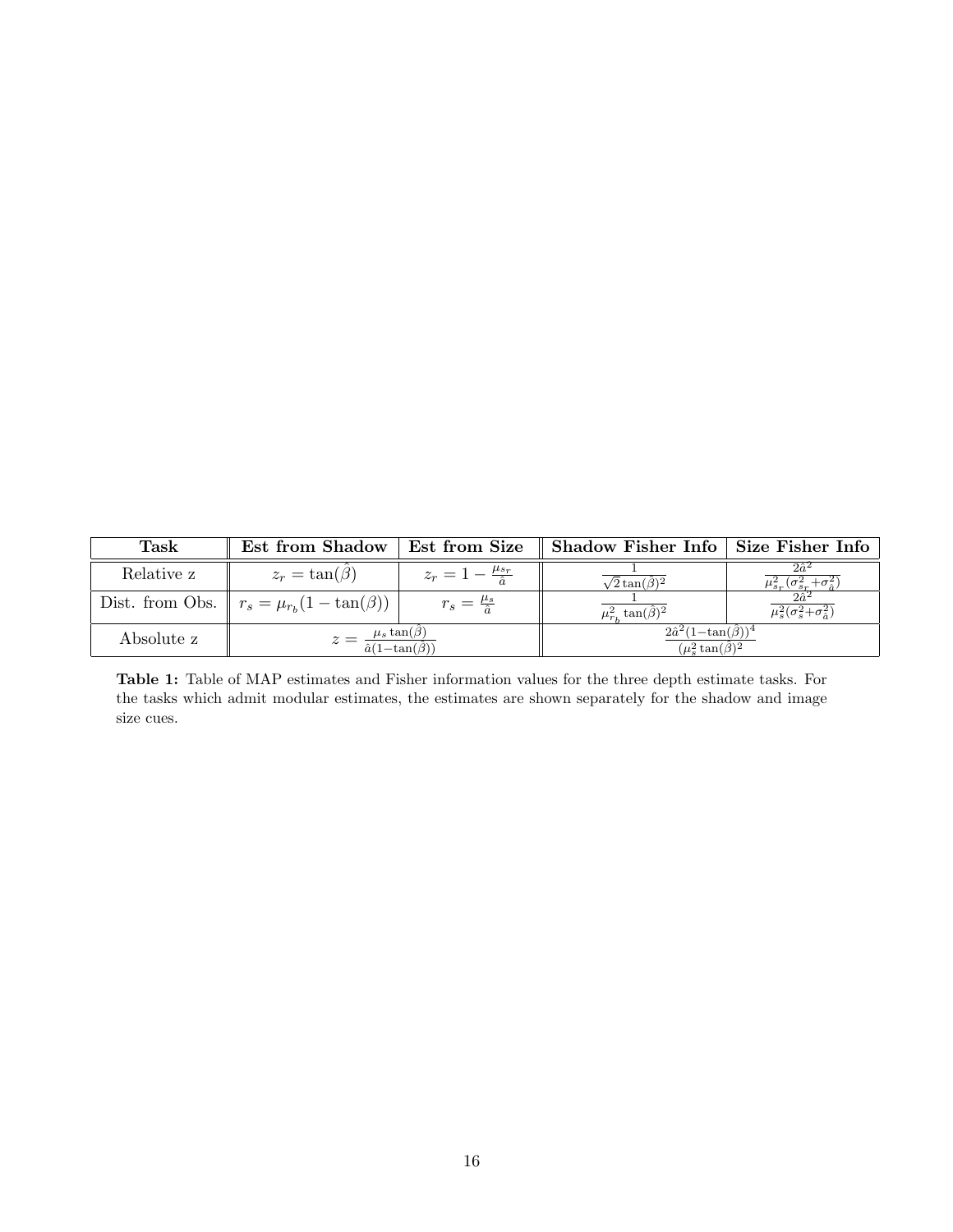### **4.5 Fisher Information**

A lower bound on the variance of unbiased estimators is given by the reciprocal of the Fisher Information [26]. The Fisher Information is given by:

$$
\mathcal{I}(x) = -N \int_{data} p(data|x) (\partial^2 \log p(data|x) / \partial x^2) d(data)
$$
\n(25)

Recognizing the second derivative of the log of  $p(data|x)$  as an estimate of the inverse variance of the Gaussian approximation to the likelihood function on *x*, we can interpret the Fisher Information as the expected approximate variance of the likelihood function.

When independent likelihood functions for the depth variable can be derived (Bayesian modularity), the minimum variance estimator can be expressed in terms of the individual MAP estimates and the Fisher Information for each of the cues [4, 26]. Let  $m_a$  denote the MAP estimate and  $\mathcal{I}_a(x|m_a)$  the Fisher information for the image size cue, and  $m<sub>\beta</sub>$  the MAP estimate and  $\mathcal{I}_{\beta}(x|m_{\beta})$  the Fisher Information for the shadow cue. Then the two cues are combined by a linear combination of the individual estimates, weighted by their inverse variances:

$$
m_{best} = \frac{m_a \mathcal{I}_a(x|m_a) + m_\beta \mathcal{I}_\beta(x|m_\beta)}{\mathcal{I}_a(x|m_a) + \mathcal{I}_\beta(x|m_\beta)}.
$$
\n(26)

which is a specific prediction of a confidence-driven decision.

The lower bound on the variance of *mbest* is given by:

$$
\frac{1}{\mathcal{I}_a(x|m_a) + \mathcal{I}_\beta(x|m_\beta)}\tag{27}
$$

These estimates are also the expected MAP estimates for cues which are consistent (i.e. the likelihood functions have similar maxima). We computed Fisher information for each of the independent depth likelihood functions. The MAP estimates and Fisher information values are summarized in table 1.

Because *r<sup>s</sup>* and *z<sup>r</sup>* are related by a linear transformation we know the probability distributions should transform gracefully. However, note that our MAP estimate for *z* is not what we would expect from weak fusion, nor can it be produced by converting either the  $z_{r_{best}}$  or the  $r_{s_{best}}$  to *z*. Thus, in this case strong fusion has resulted from marginalization.

In a Bayesian context, linear combination is only appropriate for Bayes nets with certain properties. For Bayes nets which are modular and the data are consistent, a linear combination rule, inversely weighted by the variances of the estimates is optimal. When the Bayes net is modular, we can compute the estimates for linear changes of variables directly from the linear transform of the estimates, given precise knowledge of any unknowns involved in the transform. Although the *z<sup>r</sup>* and *r<sup>s</sup>* estimates are compatible in this way, it is important to point out that depth decisions based on these estimates can substantially differ.

Inspecting the Fisher information functions, we can determine how the informativeness of the cues vary as a function image size and shadow position. For all three estimation tasks, the informativeness of the shadow cue decreases with increasing distance of the shadow from the square, while the informativeness of the image size cue increases with image size. Thus shadow information is useful when an object is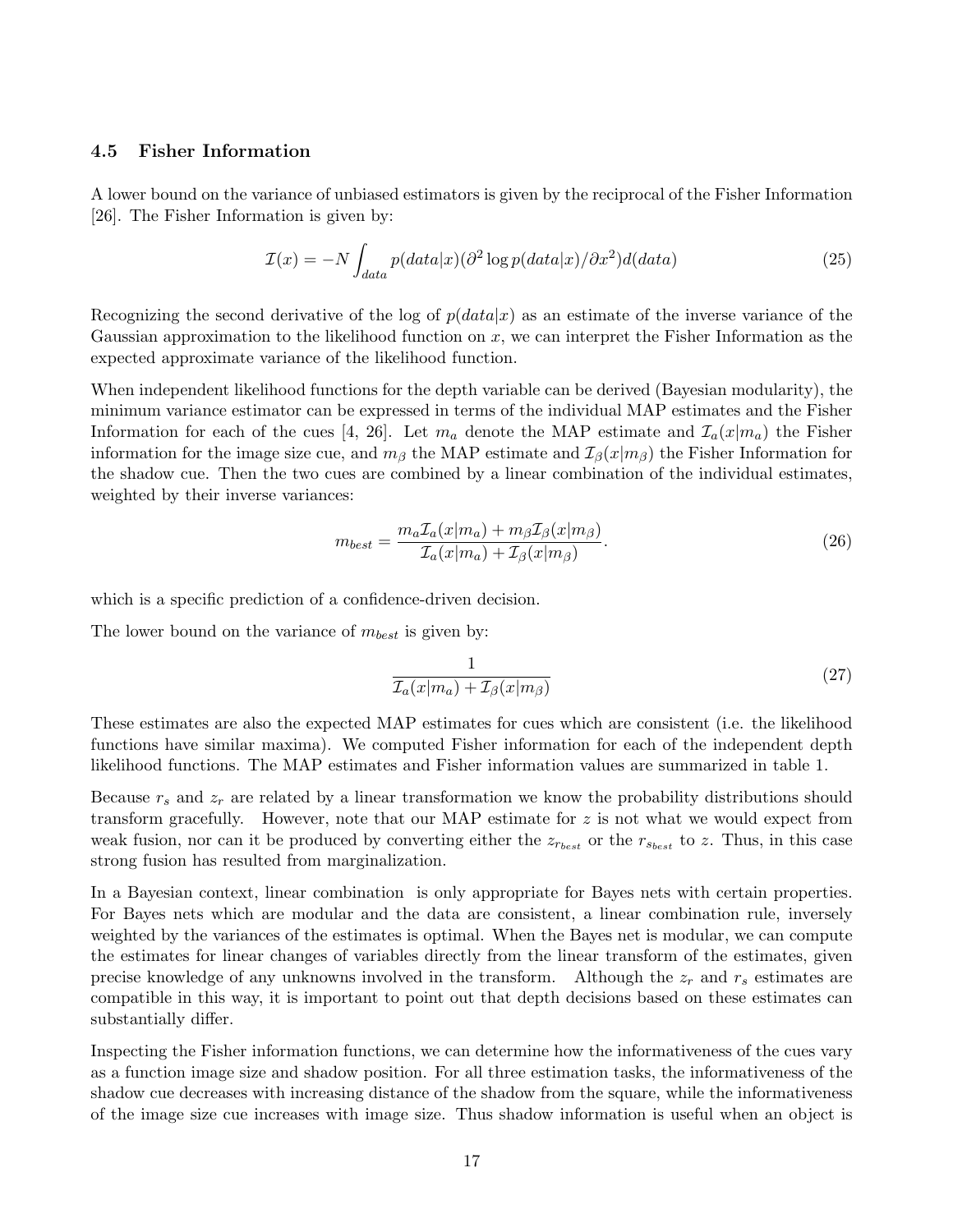close to the object it casts its shadow on, while image size information is useful when an object is close to the observer. Note that the information mirrors our expectation about the natural coordinate frames for the two cues.

# **5 Human Performance**

We performed a shadow and image size cue combination experiment to investigate whether or not human observers make Bayesian-like use of both cues to estimate the depth of the square [20].

Computer graphics animations of a 2 cm by 2 cm target square moving in depth were created by a displacement of the shadow from an initial position and by a size change of the square. Participants viewed two animations presented sequentially (the reference and test images in randomized order) and were asked to judge which of the two squares moved further in depth from the background. Responses were recorded via a mouse button click. In the reference image, size change was maximal (128%) and shadow displacement was minimal (0.5 cm). In the test image, size change ranged from 116% to 128% (116%, 119%, 122%, 125%, 128%) and shadow displacement from 0.5 cm to 2.5 cm (0.5 cm, 1.0 cm, 1.5 cm, 2.0 cm, 2.5 cm). The viewing distance was 20 cm, and the simulated light source had an average *α* of 22.5 deg.

Figures  $5 \& 6$  show data for two naive subjects. The probability the observer chose the test as appearing closer is plotted against the shadow displacement *β*. Each of the five curves corresponds to a different test image size, shown in the legend box in the upper right panel. Discounting the shadow information would result in constant curves as a function of  $\beta$  with all the probabilities less than 0.5 (because the test image sizes are all less than the reference image size), while discounting image size information would result overlapping curves. For both subjects the curves are neither overlapping nor flat, demonstrating that observers do use both kinds of information. To assess whether observers were weighting the cues based on their reliability, we compared the human data to approximate performance of the three cue combination models.

The performance of the three different estimators on the task was approximated using the estimator and Fisher Information equations. The optimal decision rule for the task is to choose the interval with the larger (smaller) MAP estimate of the distance from the background (from the observer). If we approximate the MAP estimates  $\mu$  as being Gaussian, then we can use the fact that the inverse of the Fisher information is a lower bound on the variance of an unbiased estimator to write an approximate upper bound on performance. The decision variable is then normally distributed with mean given by the difference in map estimates, and the variance given by the sum of the reciprocals of the Fisher informations. This performance approximation is quite coarse. However, simulations showed that the networks had similar qualitative behavior. The performance of the three estimators is illustrated in the upper panels with the model free parameters set by maximum likelihood fits of the models to the data. The relative distance observer (Task 1) has two parameters, the sum of the image size variance and the variance of the prior on square size,  $\sigma_a^2 + \sigma_s^2$ , and the mean of the prior on square size  $\mu_s$ . The distance to square observer (Task 2) has both these free parameters and a third for the mean of the prior on  $r_b$ . The absolute distance observer (Task 3) has two free parameters  $\mu_s$  and  $\mu_{r_b}$ . Note that the behavior of the relative distance and the depth-from-observer models are qualitatively similar to both subjects' data, with the depth-from-observer model being the better predictor for the data sets of both subjects.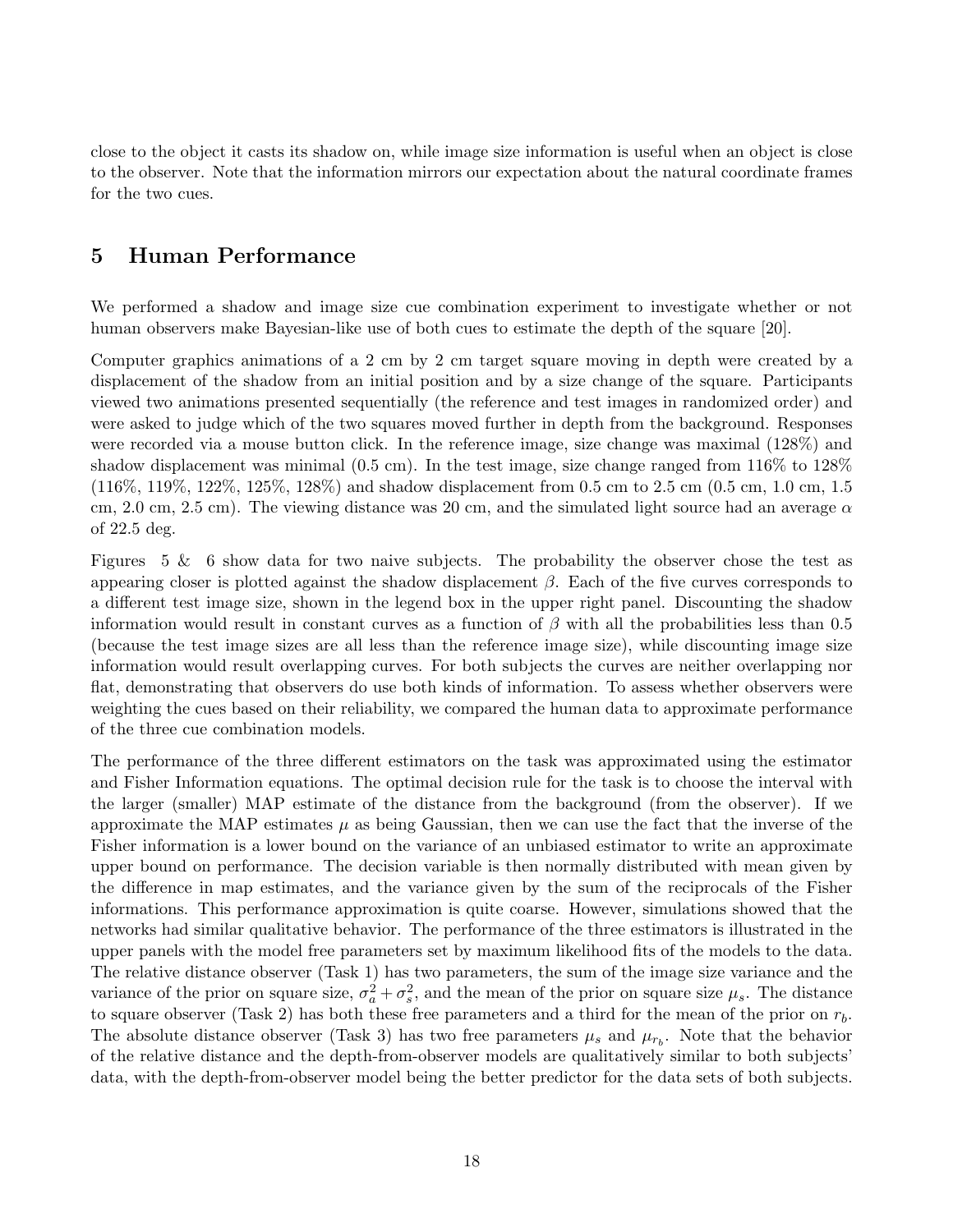

**Figure 5:** Data for one observer is shown in the bottom panel. The probability the observer chose the test as appearing closer is plotted against the shadow displacement *β*. Each of the five curves corresponds to a different test image size. Each probability is an estimate from 60 trials, and the error bars represent the standard errors of the estimate. The reference stimulus is the same as the test stimulus with the maximal image size and the minimal shadow displacement. The upper three panels show the probabilities predicted by the approximate cue combination models for the three tasks. The model free parameters were set by maximum likelihood fits to the data.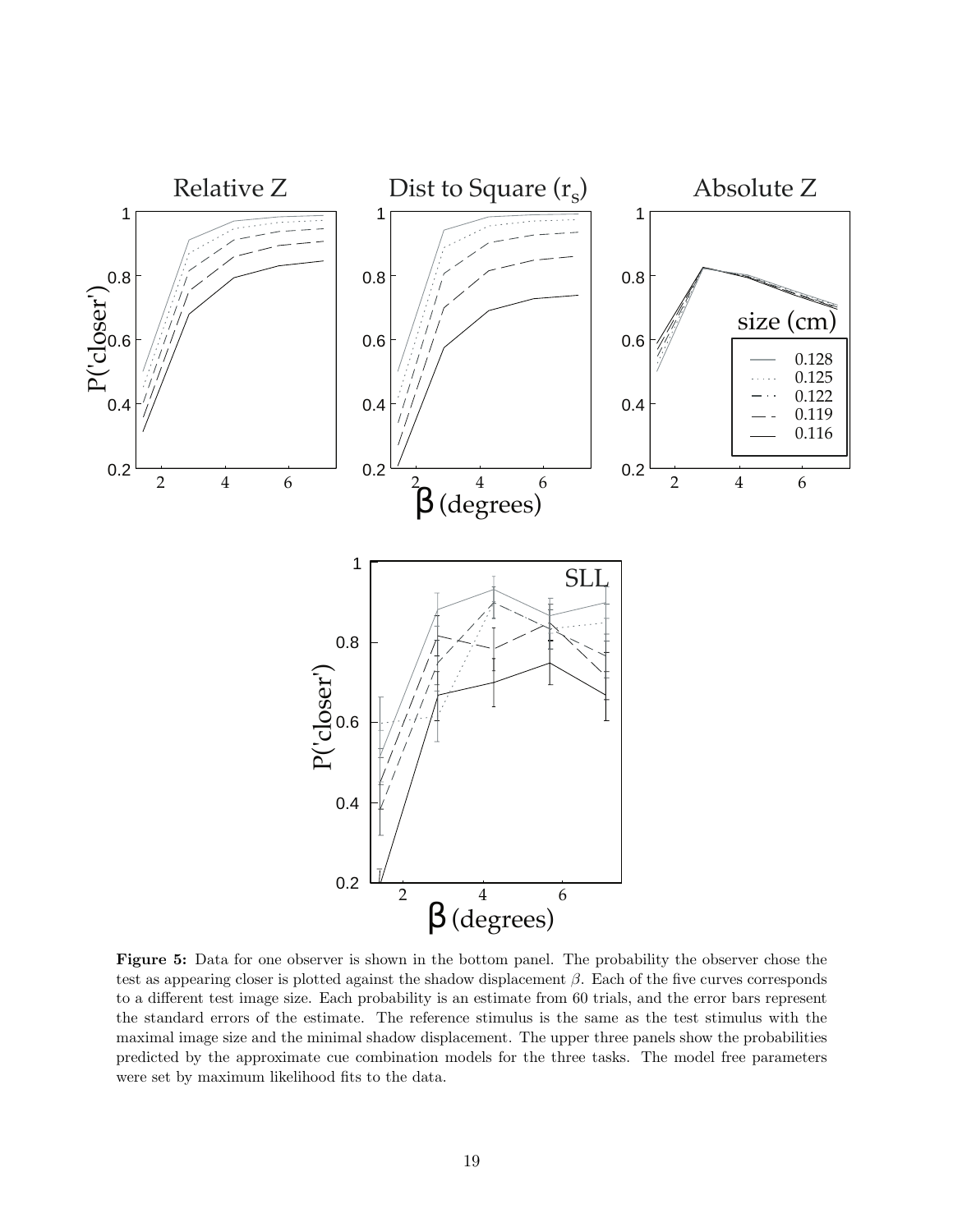Note that the data from the two subjects are qualitatively different<sup>4</sup>. Subject ARL shows an initial increase in  $p('closer')$  followed by a decrease for the smaller image sizes. The depth-from-observer model shows qualitatively similar behavior, when the prior expectation on the distance to the background  $\mu_{r_b}$  is reduced by about 20% and the estimate of distance from image size has less uncertainty. The decreased uncertainty in the image size cue coupled with the decreasing effectiveness of the shadow cue with *β* cause the flattening of the curves and the downward trend. The downward trend can be briefly offset, however, by decreasing the expected background distance, which increases the informativeness of the *β* cue.

Although the absolute distance approximation is poorer than the other two, the qualitative behavior of the model and the simulations least resembles the subjects' data. This suggests that the visual system may not be optimized to compute the metric distances between objects.

While the data are preliminary, the fact that the depth-from-observer model is more similar to the subjects' data is somewhat surprising. After all, we make perceptual decisions about the relative distances between objects all the time. Further, although the perception of depth from shadows and size is phenomenally quite strong [14], observers can readily see the animations as simulations on a flat screen and hence unreachable. On the other hand, the visual system is highly adapted for reach. If the visual system can only optimize for one depth variable, then distance from the observer is a sensible one.

Given the computational cost of doing Bayes inference over traditional estimation (e.g. need to compute whole posterior, not just estimate), why might the expense be worth it? One reason could be that ensuring consistency is practical. Doing optimal cue combination with consistent cues allows very good estimation of scene variables from data, even when the number of data samples are less than the number of unknown scene variables and with very little prior knowledge. As an example, figure 7 shows the marginal distributions for all of the scene variables in the depth-from-observer network given only two image size and shadow position measurements, and flat priors on all the variables. Dashed lines mark the true values of the scene variables. Notice that the MAP estimates are nearly correct for all four variables.

# **6 Summary**

We have argued that a fundamental goal of the visual system is to model the joint distribution  $p(I, S)$ subject to task constraints. While modeling  $p(I, S)$  completely is intractable, a visual system which which is only required to be optimal on a limited number of tasks can considerably simplify the problem by exploiting conditional independence to reduce the number of required variables and the complexity of the relations between variables. We contrasted Bayes inference and more traditional estimation schemes which are driven by an early, and sometimes premature, commitment to modularity. We analyze in detail Bayesian inference for a simple depth estimation task involving two disparate cues, image size and cast shadow position, for three different coordinate frames. From the analysis we predict performance on a simple depth discrimination task from the optimal cue combination in each coordinate frame. We find that observers' decisions are confidence-driven, in that they weight the information from the two cues in accord with their informativeness.

<sup>4</sup>Kersten et al. [14] report size change and shadow displacement results in a different experiment which also showed statistically significant differences between subjects in cue combination strategies.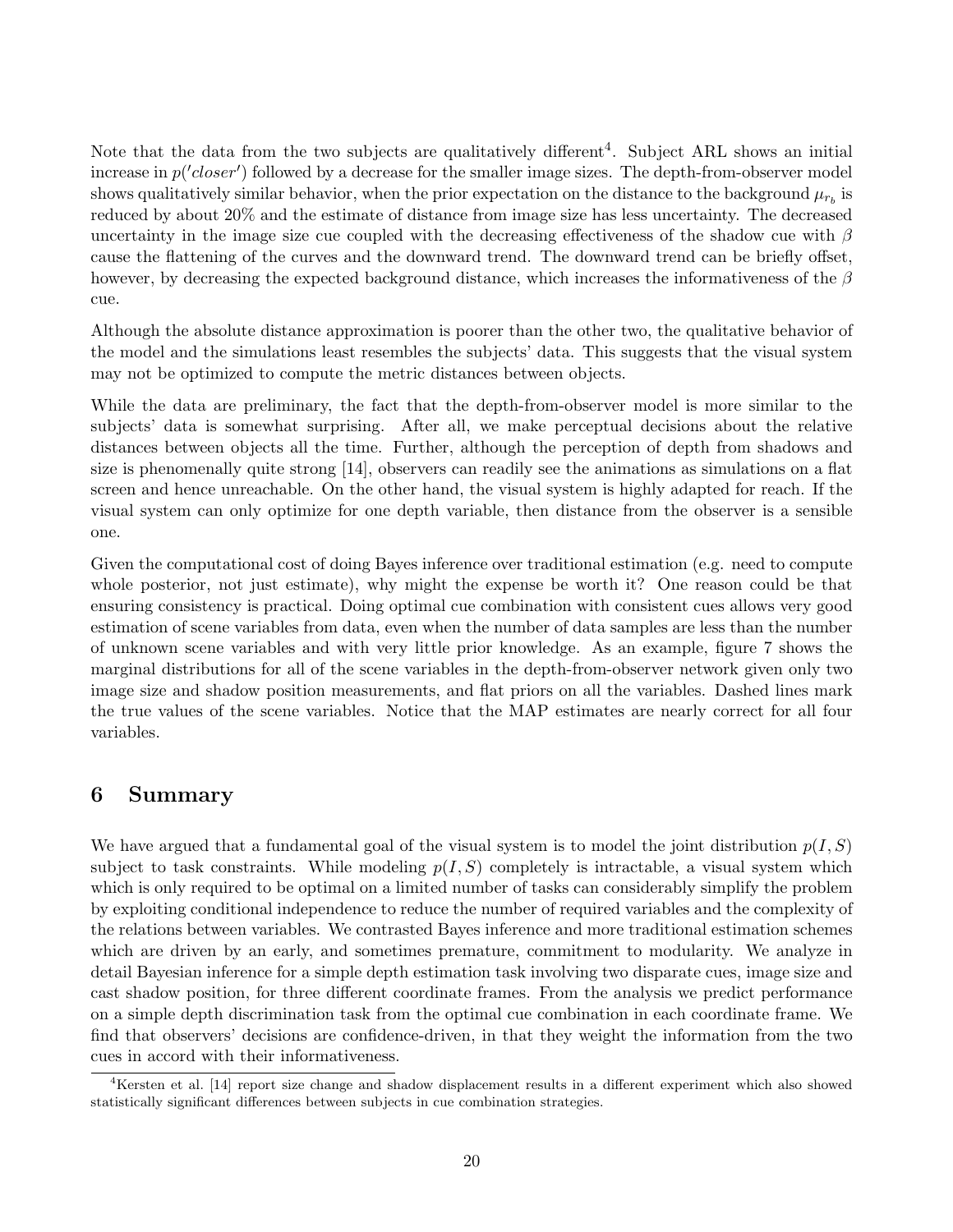

Figure 6: Data for a second observer is shown in the bottom panel. See figure 5 for details.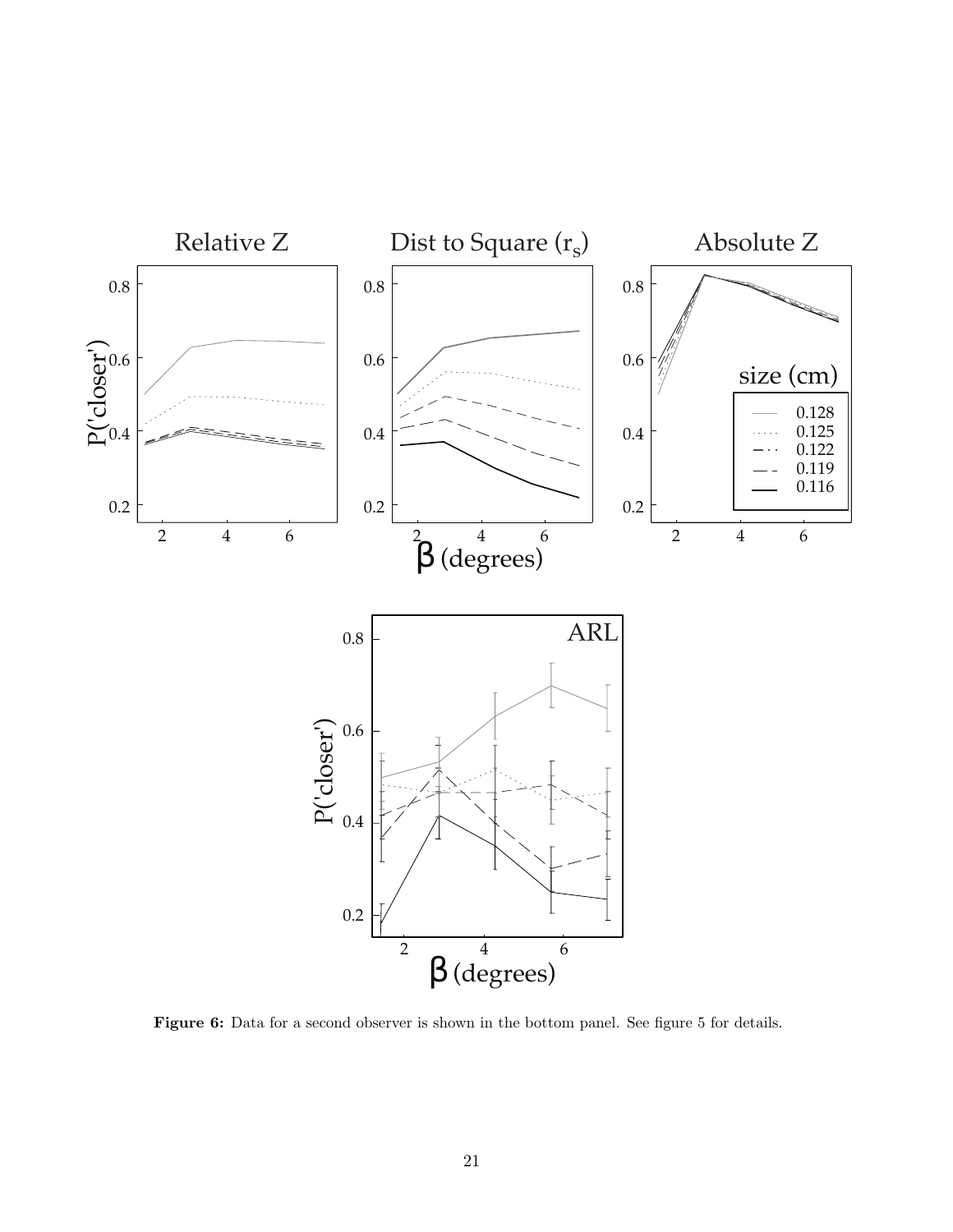

**Figure 7:** Simulation of the depth-from-observer network for just two data samples of *a* and *β* and uniform priors on all the variables. Curves in the first four panels represent the posterior distributions across each of scene variables. The dashed lines show the true value of each of the variables. The last two panels show the likelihood functions for *r<sup>s</sup>* from the image size and shadow position data.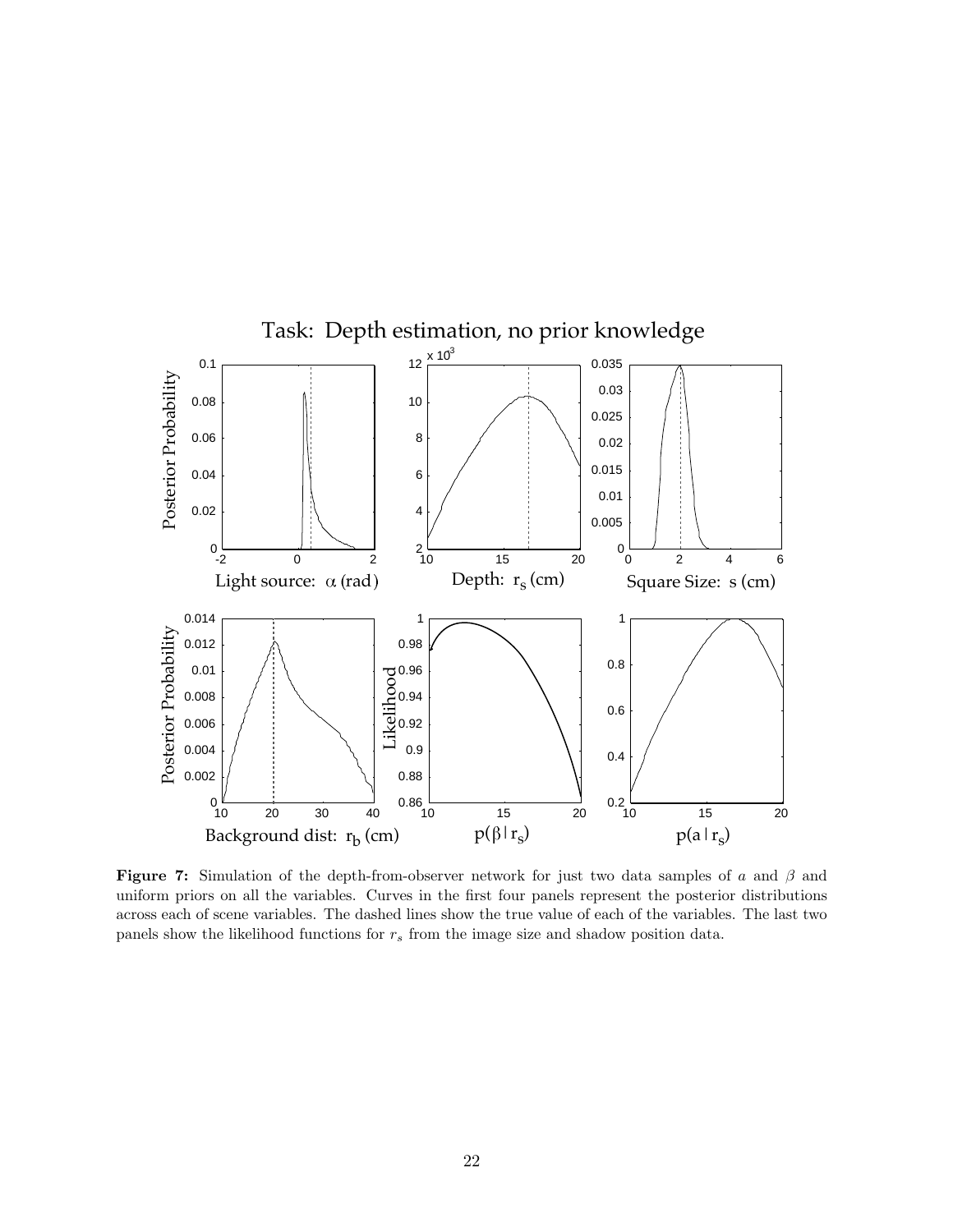## **References**

- 1. E. H. Adelson. Perceptual organization and the judgement of brightness. Science, 262:2042–2044, 1993.
- 2. J. J. Atick and A. N. Redlich. What does the retina know about natural scenes? Neural Computation, 4:196–210, 1992.
- 3. C. M. Bender and S. A. Orszag. Advanced mathematical methods for scientists and engineers. McGraw-Hill, Inc., New York, 1978.
- 4. A. Blake, H. H. Bulthoff, and D. Sheinberg. Shape from texture: Ideal observers and human psychophysics. In D. C. Knill and W. Richards, editors, Perception as Bayesian inference, pages 287–321. Cambridge University Press, New York, 1996.
- 5. D. H. Brainard and W. T. Freeman. Bayesian color constancy. J Opt Soc Am A, 14(7):1393–411, 1997.
- 6. H. H. Bülthoff and H. A. Mallot. Integration of depth modules: stereo and shading. Journal of the Optical Society of America, A, 5(10):1749–1758, 1988.
- 7. J. J. Clark and A. L. Yuille. Data fusion for sensory information processing systems. Kluwer Academic Publishers, Boston, 1990.
- 8. J. E. Cutting and P. M. Vishton. Perceiving layout and knowing distances: The integration, relative potency, and contextual use of different information about depth. In W. Epstein and S. Rogers, editors, Perception of Space and Motion, pages 69–117. Academic Press, Inc., San Diego, 1996.
- 9. D. W. Dong and J. J. Atick. Statistics of natural time varying images. Network Computation in Neural Systems, 6:345–358, 1995.
- 10. A. W. F. Edwards. Likelihood. Johns Hopkins University Press, Baltimore, 1992.
- 11. W. T. Freeman. The generic viewpoint assumption in a framework for visual perception. Nature, 368:542–545, 1994.
- 12. F. V. Jensen. An introduction to Bayesian networks. Springer, New York, 1996.
- 13. D. Kersten, D. Knill, P. Mamassian, and I. Buelthoff. Illusory motion from shadows. Nature, 379(6560):31, 1996.
- 14. D. Kersten, P. Mamassian, and D. C. Knill. Moving cast shadows induce apparent motion in depth. Perception, 26:171–192, 1997.
- 15. D. C. Knill. The role of cooperative processing in the perception of surface and reflectance. Ph.D. Thesis, Brown University, 1990.
- 16. D. C. Knill. Discriminating planar surface slant from texture: Human and ideal observers compared. Vision Research, 38:1683–1711, 1998.
- 17. D. C. Knill. Discrimination of planar surface slant from texture: human and ideal observers compared. Vision Res, 38(11):1683–711, 1998.